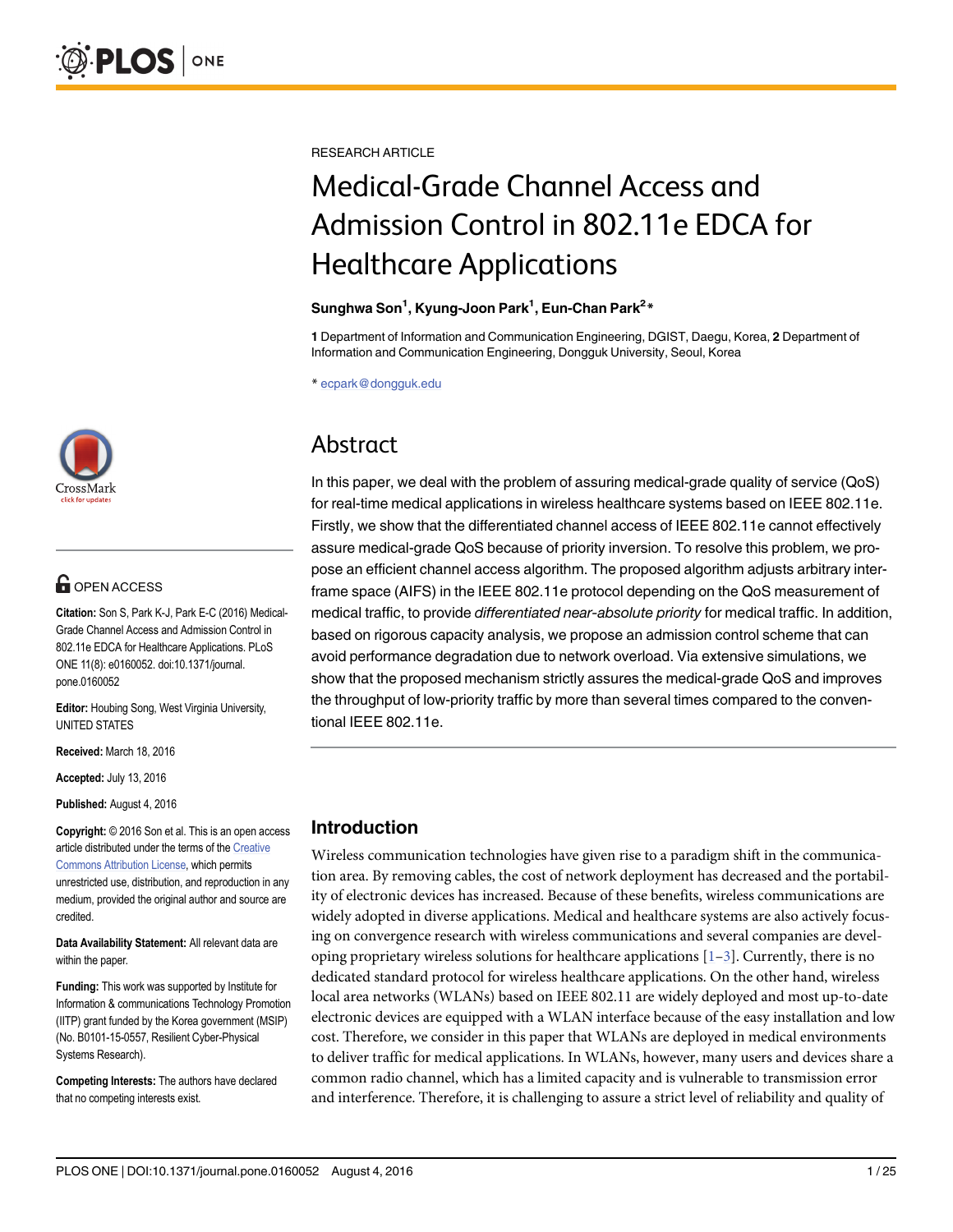service (QoS) for medical applications, referred to as *medical-grade QoS*, when adopting WLANs in healthcare systems.

In the area of WLANs, the IEEE 802.11e standard was introduced to improve the QoS for delay-sensitive applications, such as voice over Internet protocol (VoIP) and multimedia streaming. More specifically, an enhanced distributed channel access (EDCA) mechanism of the IEEE 802.11e media access control (MAC) protocol defines four access categories (ACs), each of which represents a relative level of service priority, and provides differentiated channel access depending on the ACs, i.e., a frame belonging to a high-priority AC is preferentially transmitted compared to a frame belonging to a low-priority AC.

However, this conventional EDCA only provides relative service differentiation, but it neither quantitatively assures the QoS requirements in terms of delay, loss, or throughput, nor provides their absolute guarantee. Moreover, the EDCA is prone to priority inversion; the transmission of a high-priority frame can be delayed owing to that of a low-priority frame, which should be avoided to assure medical-grade QoS.

In this paper, we consider the problem of assuring medical-grade QoS when the following three representative medical applications coexist: medical alarm, real-time monitoring of electrocardiogram (ECG), and non real-time medical data. Firstly, we propose an enhanced channel access scheme. The proposed scheme controls the channel access delay of low-priority traffic by tuning the value of arbitrary inter-frame space (AIFS) in IEEE 802.11e. It provides near-absolute priority for high-priority traffic in order to assure its medical-grade QoS, whilst at the same time, it does not unnecessarily restrict the channel access opportunity of low-priority traffic. Hence, the proposed algorithm is effective not only in preventing the priority inversion, but also in improving the overall network performance. Secondly, we propose a simple admission control scheme based on an analysis of channel capacity. The maximum allowable number of concurrent connections is determined by the capacity analysis. The proposed admission control can maintain acceptable QoS for ongoing connections by preventing network overload. Moreover, it contributes to decreasing collisions of ECG traffic owing to delayed admission. The main contributions can be summarized as follows:

- We propose an algorithm, called adaptive AIFS, which controls the channel access probability of low-priority traffic in order to guarantee the required medical-grade QoS and to improve the overall network performance.
- We derive a simple yet efficient model for the capacity of real-time ECG traffic, with which the admissible number of ECG connections is easily estimated and the admission control scheme prevents the network from being overloaded.
- We quantitatively evaluate the performance of medical-grade QoS in various aspects, by introducing a realistic measure for ECG traffic, as well as by using conventional performance measures such as delay, throughput, and collision probability.

The remainder of this paper is organized as follows: Section 2 sets out the motivation for this study and Section 3 summarizes related work. We describe the details of the proposed scheme in Section 4, and we provide extensive simulation results that confirm the effectiveness of the proposed scheme in Section 5. Our conclusion follows in Section 6.

#### **Motivation**

#### Background of IEEE 802.11e

The EDCA introduced in IEEE 802.11e was devised to differentiate the channel access opportunity per AC by setting different values of parameters associated with the channel access, for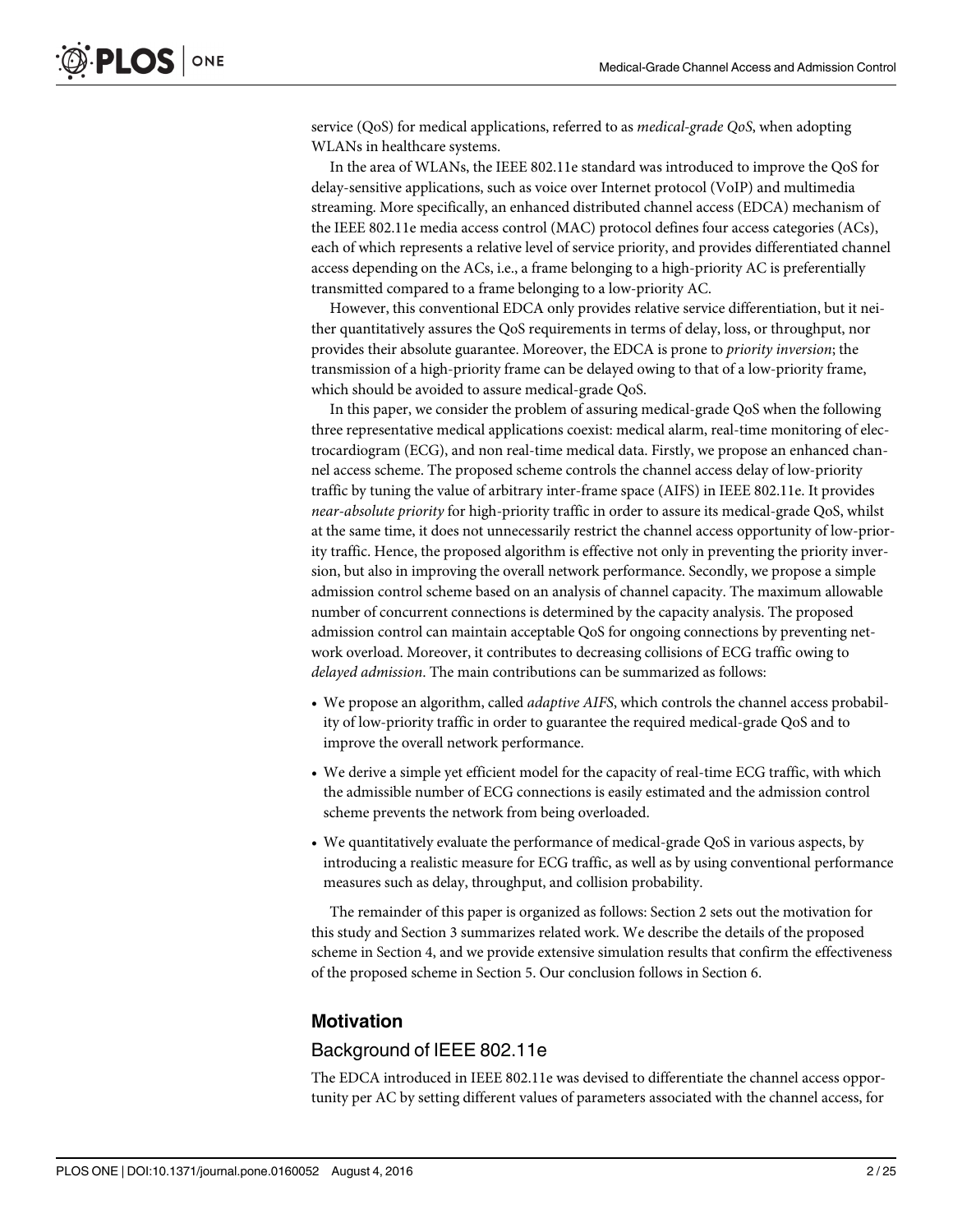example, AIFS, contention window (CW), and transmission opportunity (TXOP), for each AC. Similar to the distributed coordination function (DCF), the basic channel access mechanism of the conventional IEEE 802.11, EDCA is basically a contention-based channel access mechanism. Under EDCA, a node that attempts to transmit a frame has to sense the channel before transmission during the period of AIFS. The length of AIFS of AC i is determined by the value of AIFSN as:

$$
AIFS_i = T_{SIFS} + AIFSN_i \cdot T_{slot}, \qquad (1)
$$

where  $T_{\text{SIFS}}$  is the time duration of the short inter-frame space (SIFS), which is the amount of time required for a wireless interface to process a received frame and to respond with a response frame, and  $T_{slot}$  is a basic unit of time slot. If the channel is sensed as idle during the period of AIFS, the node performs an additional channel access procedure of backoff in order to avoid collision. The node determines an initial backoff counter value randomly between 0 and  $CW_i - 1$  for each frame of AC *i*. For each idle time slot, the node decrements its backoff counter by one and it is allowed to transmit the frame if the backoff counter reaches zero. If the channel is sensed as busy during the backoff procedure, the node freezes the backoff counter and waits until the channel becomes idle. Once the channel is sensed as being idle again, the node waits for another AIFS time and resumes decreasing the frozen backoff counter. According to the binary exponential backoff (BEB) mechanism, the size of CW is doubled in response to the transmission failure, which can be recognized by an acknowledgement (ACK) frame from the receiver. It increases up to the maximum value of  $CW_{MAX}$  on consecutive transmission failures and returns to the minimum value of  $CW_{\rm MIN}$  on a successful transmission. The increase of CW contributes to a decrease of collision probability, but it also increases the channel access delay, leading to the decrease of achievable throughput. As a result, by setting a smaller value of AIFSN,  $CW_{MIN}$ , or  $CW_{MAX}$  to a higher-priority AC, the EDCA can give more chances of channel access for a higher-priority AC, compared with a low-priority AC. Table 1 lists default values of AIFSN,  $CW_{MIN}$ , and  $CW_{MAX}$  for four ACs standardized in IEEE 802.11e. As well as AIFS and CW, TXOP is another key parameter for differentiated channel access per AC. Once a node gets the chance of channel access, it is allowed to transmit several frames backlogged in its transmission queue within the time specified by TXOP.

However, the prioritized channel access of EDCA cannot perfectly guarantee that a highpriority frame always gets the chance for channel access earlier than a low-priority frame, that is, the priority inversion may happen. Fig  $1$  illustrates a simple example of priority inversion in IEEE 802.11e EDCA. Note that the AC is determined on a per-frame basis, not on a per-node basis, i.e., a node may have different ACs for its frames. However, the example in [Fig 1](#page-3-0) considers that each node has only one AC for the sake of simplicity. Consider that the channel is shared between two STAs, one high-priority node (denoted as node $_H$ ) whose AIFSN and  $CW_{MIN}$  are set to 2 and 8, respectively, and one low-priority node (denoted as node<sub>L</sub>) whose AIFSN and  $CW_{MIN}$  are set to 3 and 16, respectively, and they always have data frames to transmit. It also assume that the initial backoff counters (IBCs) of node $_H$  are set to 4, 6, and 3 for its

Table 1. Default values for per-AC channel access parameters in IEEE 802.11e EDCA.

| <b>Access Category</b> | <b>AIFSN</b> | $CW_{MIN}$ | $CW_{MAX}$ |
|------------------------|--------------|------------|------------|
| $AC_VO$ (high)         |              |            | 16         |
| AC VI                  |              | 16         | 32         |
| AC BE                  | 3            | 32         | 1024       |
| AC_BK (low)            |              | 32         | 1024       |

doi:10.1371/journal.pone.0160052.t001

<span id="page-2-0"></span>**PLOS** 

ONE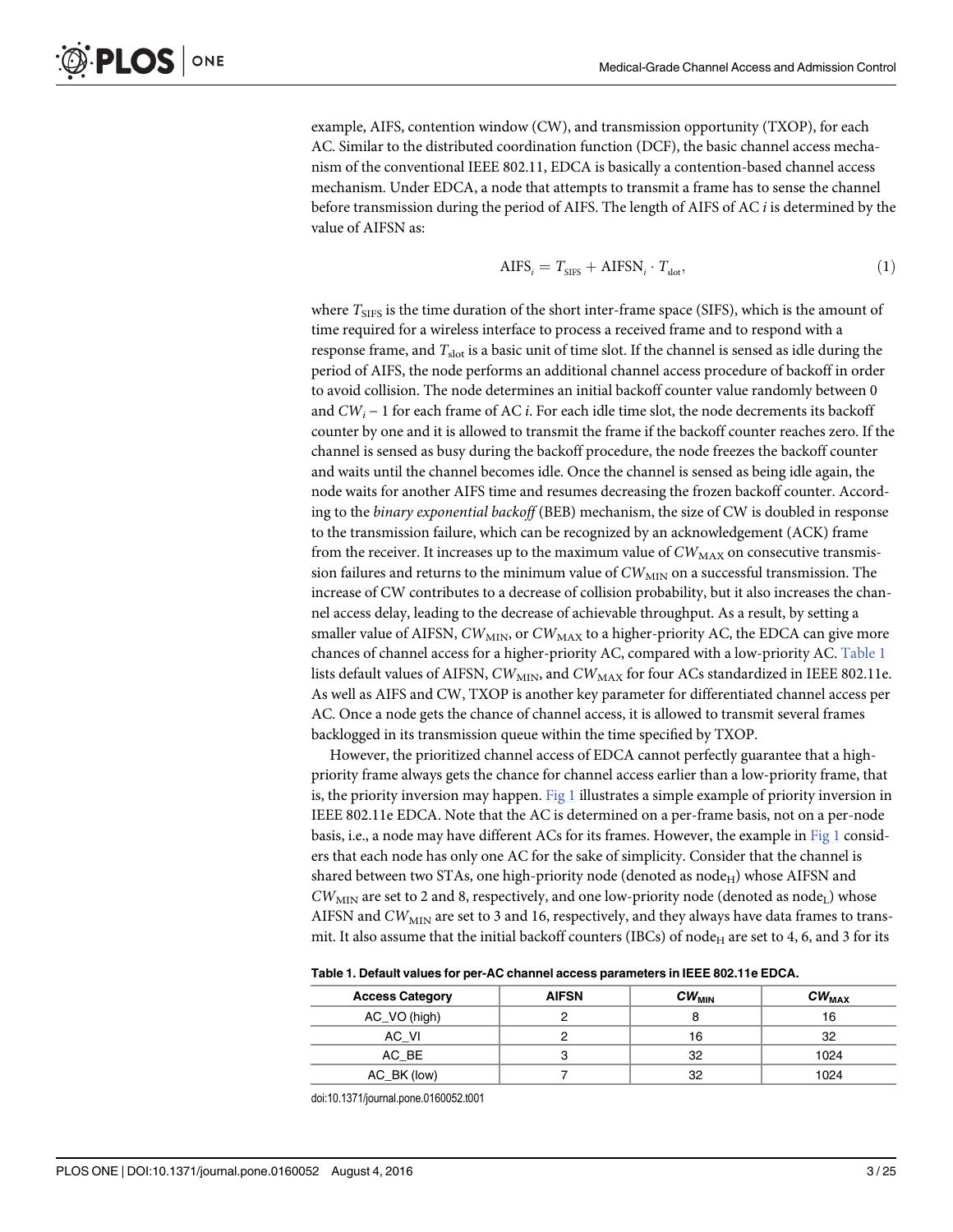<span id="page-3-0"></span>



doi:10.1371/journal.pone.0160052.g001

three frames, respectively, while that of node<sub>L</sub> is set to 9 for its first frame. As shown in Fig 1, node<sub>L</sub> defers the transmission of its first low-priority frame until node<sub>H</sub> finishes transmitting two high-priority frames. It is worthwhile to note that, during the transmission time of two high-priority frames, the residual backoff counter (RBC) of node<sub>L</sub> decreases from the initial value of 9 to 6, and from the frozen value of 6 to 1, respectively, according to  $Eq(1)$ . Consequently, the RBC of node<sub>L</sub> becomes smaller than the IBC of node<sub>H</sub>, and the first frame of node<sub>L</sub> can be transmitted sooner than the third frame of node $_{H}$ . This example confirms that even larger values of AIFSN and CW in the low-priority AC eventually lead to a priority inversion, which originates from the property of freezing/releasing the backoff counter and is unavoidable in the contention-based channel access. We can expect that the probability of priority inversion increases as the number of low-priority nodes increases. Furthermore, we can consider a possible solution to alleviate the priority inversion: making a large difference between the values of AIFSN or CW for different ACs. However, this naive approach unnecessarily increases the channel access delay of low-priority frames and decreases the throughput accordingly.

#### Problem statement via preliminary simulation

We perform a preliminary simulation to confirm that a straightforward application of IEEE 802.11e to medical traffic is neither effective nor sufficient to assure medical-grade QoS.

We consider three coexisting medical applications, medical alarm, real-time ECG monitoring, and non real-time (NRT) medical data. As shown in [Table 2,](#page-4-0) we map these applications to AC\_VO, AC\_VI, and AC\_BE, respectively, based on their priorities and the convention of IEEE 802.11e standard. We consider the transport-layer protocol of medical alarm and realtime ECG monitoring to be user datagram protocol (UDP) for fast transmission, while that of NRT data is transmission control protocol (TCP) for reliable transmission. In addition, we assume that each node has one class of medical application. The network consists of five nodes with medical alarm, 20 nodes with NRT data, and a variable number of nodes with real-time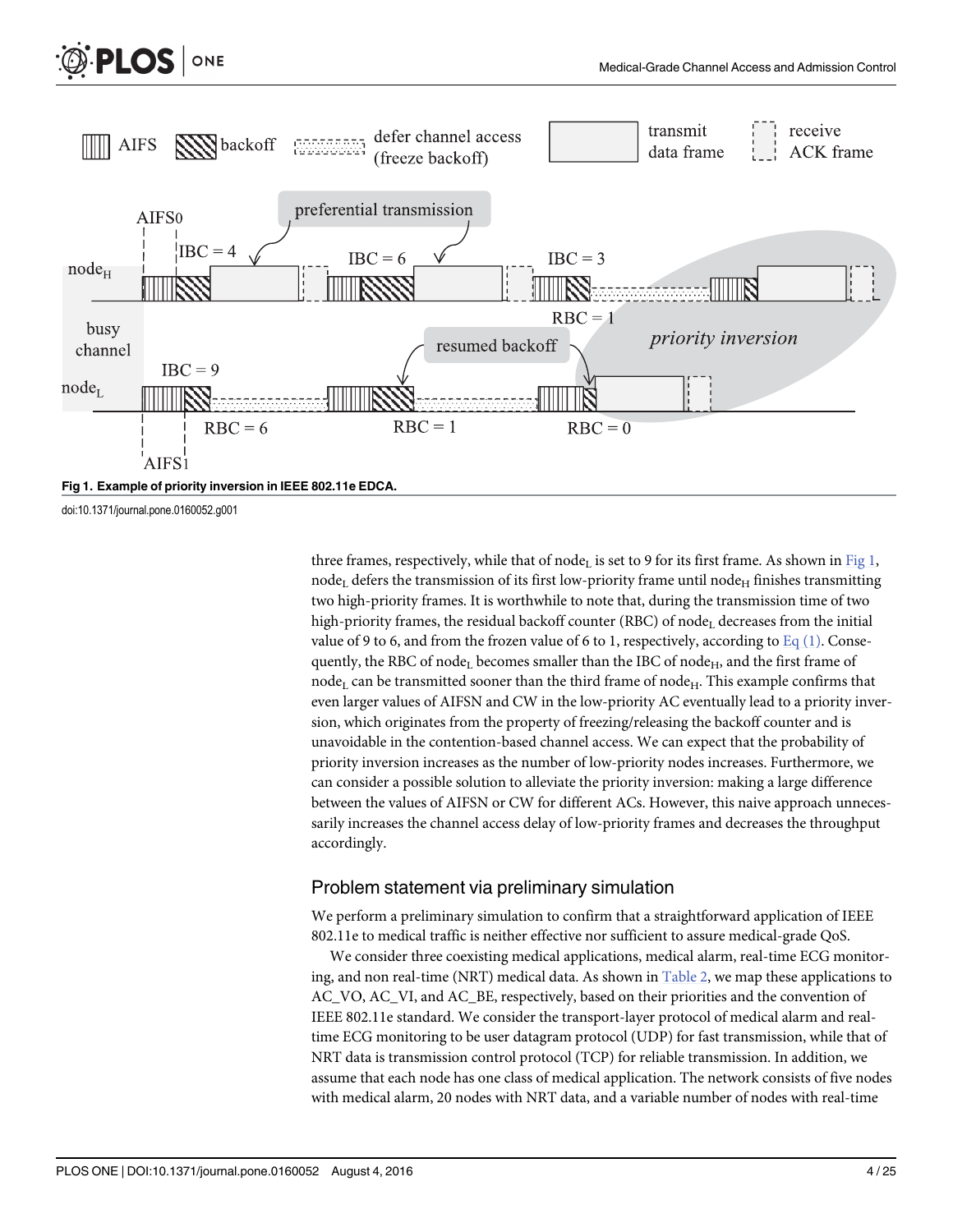| <b>Access Category</b> | <b>Priority</b> | <b>Medical application</b> |  |  |
|------------------------|-----------------|----------------------------|--|--|
| Voice (AC_VO)          | Highest         | Medical alarm              |  |  |
| Video (AC VI)          | High            | Real-time monitoring       |  |  |
| Best Effort (AC BE)    | Medium          | non-real-time medical data |  |  |
| Background (AC_BK)     | Lowest          | Non-medical applications   |  |  |

<span id="page-4-0"></span>[Table 2. M](#page-3-0)apping medical applications to IEEE 802.11e ACs.

doi:10.1371/journal.pone.0160052.t002

ECG monitoring ranging from 1 to 25. The simulation parameters are set to the default values of IEEE 802.11e EDCA, as given in [Table 1](#page-2-0). Details of the simulation configuration can be found in Section 5.

Fig 2 illustrates the ratio of delayed alarm packets (denoted as  $\gamma_{alarm}$ ) with respect to the number of real-time ECG monitoring nodes (denoted as  $N_{ECG}$ ). Here, we consider that an alarm packet is delayed if its delay is longer than the typical maximum allowable value of 200 msec [[4\]](#page-23-0). We can easily observe from Fig 2 that  $\gamma_{alarm}$  significantly increases as  $N_{ECG}$  increases; for example,  $\gamma_{alarm}$  exceeds 0.1 as long as  $N_{ECG}$  > 15 and it is about 0.36 when  $N_{ECG}$  = 25. This result confirms that the conventional IEEE 802.11e EDCA is not capable of fully protecting the high-priority traffic from the low-priority traffic.

The poor performance of  $\gamma_{alarm}$  in Fig 2 can be explained from two points: (i) priority inver-sion and (ii) collision. As shown in [Table 1](#page-2-0), medical alarm assigned as  $AC$ <sub>-</sub>VO and real-time monitoring traffic as AC\_VI have the same value of AIFSN. Therefore, the service of these two types of traffic is differentiated only in terms of CW, and the level of service differentiation between them is not high enough to avoid the priority inversion as discussed in Section 2.1. In



doi:10.1371/journal.pone.0160052.g002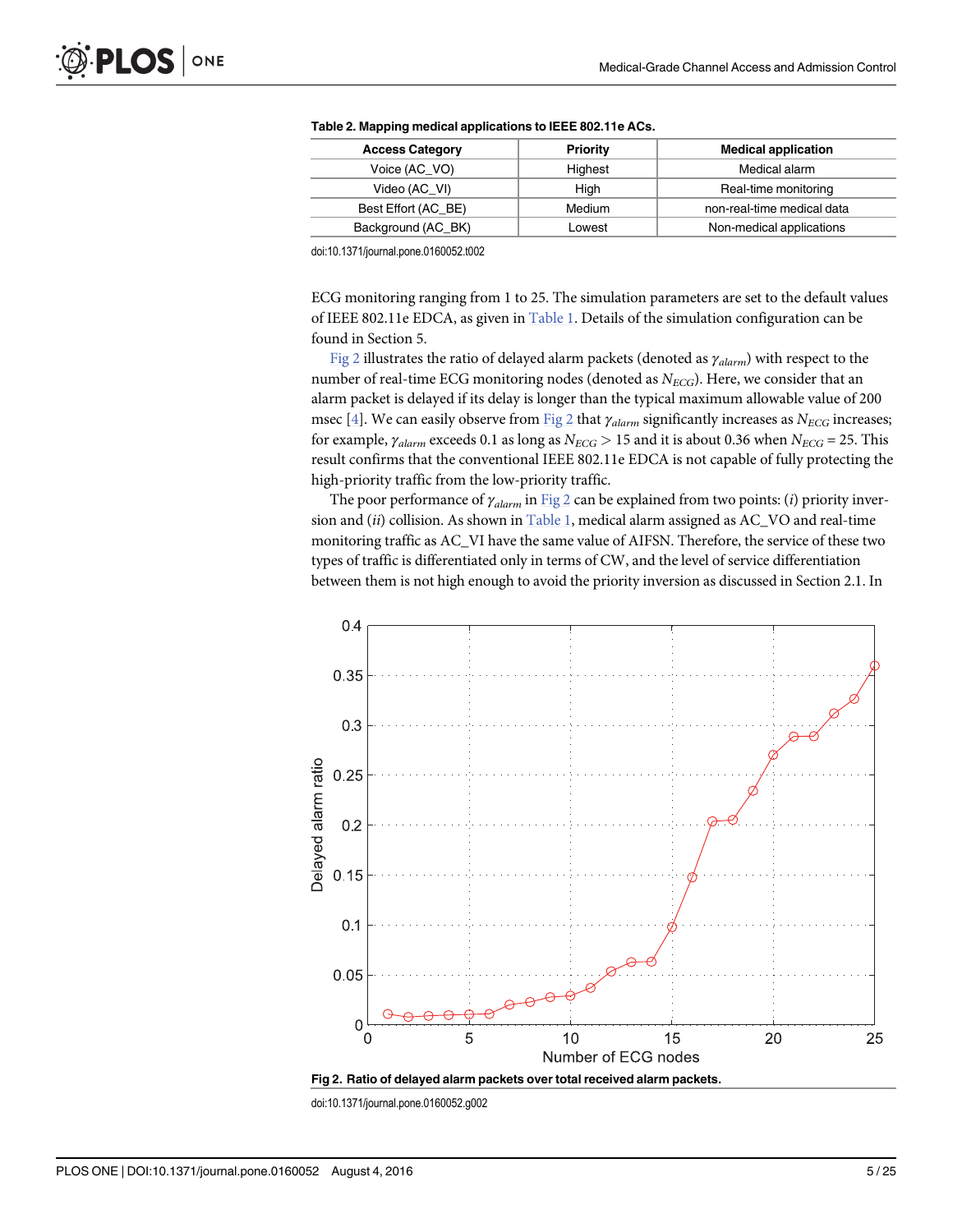

Fig 3. Collision ratio of the overall network traffic.

doi:10.1371/journal.pone.0160052.g003

addition, the probability of priority inversion increases with respect to the increase of  $N_{ECG}$ . The collision is another reason for the performance degradation of  $\gamma_{alarm}$ . Fig 3 shows the collision ratio of the overall network traffic, which is denoted as  $\gamma_{coll}$  and defined as the total number of collided packets divided by the total number of transmitted packets. As long as  $N_{ECG}$  < 8,  $\gamma_{coll}$ does not remarkably change from the value of 0.35. This is because the network is not overloaded with a small number of nodes transmitting the real-time ECG traffic and 20 nodes with NRT data traffic adjust their transmission rates according to a TCP congestion control mechanism. However, when  $N_{ECG}$  increases from 10 to 17,  $\gamma_{coll}$  sharply increases from 0.38 to 0.67. The increase of  $\gamma_{coll}$  in this range results from the small value of  $CW_{MIN}$ . Once  $N_{ECG}$  exceeds 17,  $\gamma_{coll}$  is almost immune to the increase of  $N_{ECG}$ . This result implies that the frequent collisions increase the value of CW close to its maximum so that  $\gamma_{coll}$  is hardly affected by the increase of  $N_{ECG}$ 

In summary, the results in Figs  $2$  and  $3$  validate the limited performance of the conventional IEEE 802.11e in dealing with the medical traffic.

#### Related work

Recently, the convergence research of healthcare and wireless communication is being actively performed [[5](#page-23-0)–[7](#page-24-0)]. As a part, there are numerous studies on improving the performance of the conventional IEEE [8](#page-24-0)02.11e standard, especially from the QoS perspective  $[8-17]$  $[8-17]$  $[8-17]$ . The previous studies mostly control CW, AIFS, or TXOP to improve the QoS of real-time traffic. Essentially, the prioritized channel access in the IEEE 802.11e MAC protocol can be achieved at the cost of performance degradation of low-priority traffic [[9\]](#page-24-0) because the IEEE 802.11e protocol employs pre-defined parameters without considering the network condition. The following paragraphs

ONE

<span id="page-5-0"></span>**OS**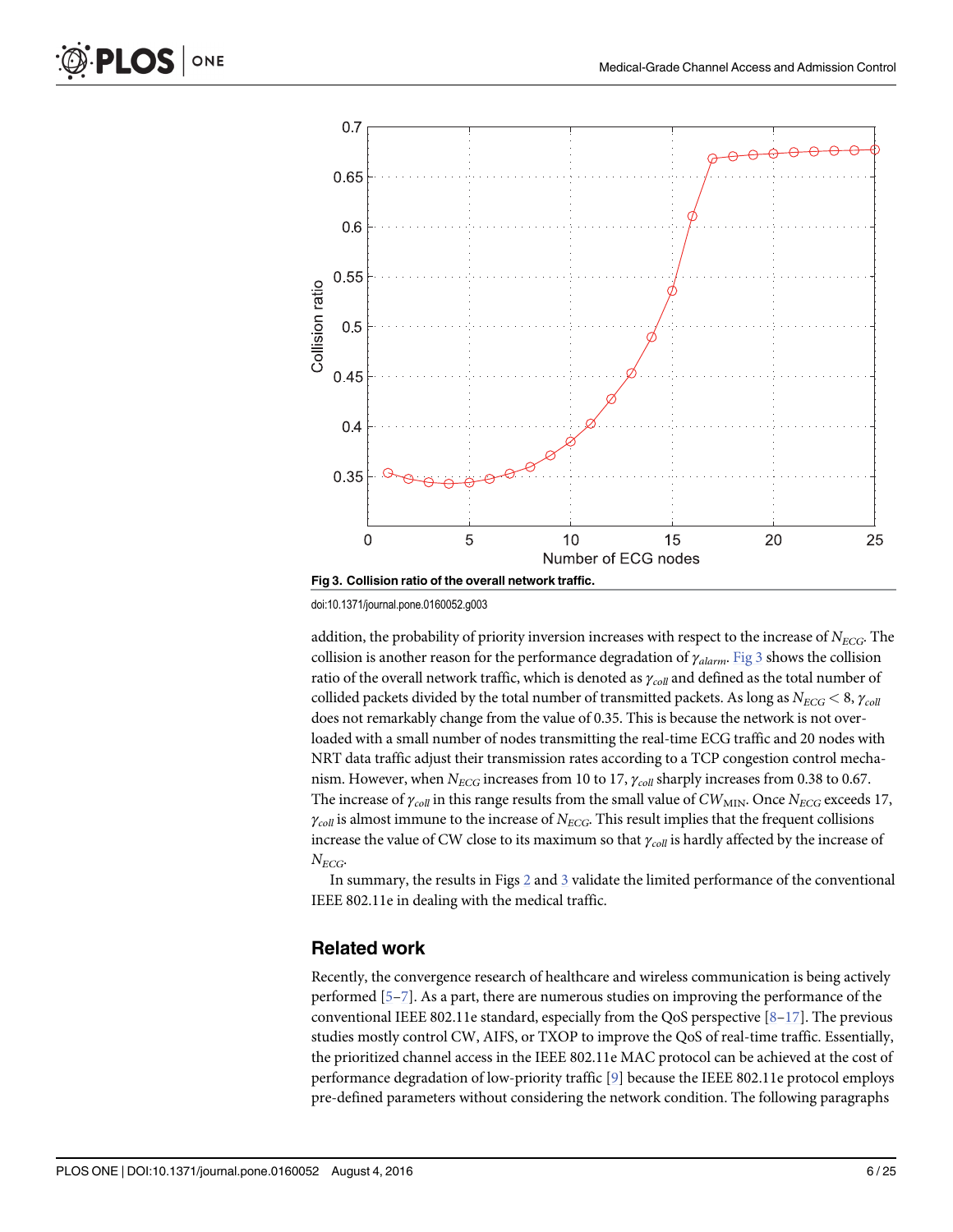<span id="page-6-0"></span>introduce various existing approaches for controlling CW, TXOP, and AIFS, to improve performance of IEEE 802.11e.

Romdhani et al. [[10](#page-24-0)] proposed the Adaptive Enhanced Distributed Coordination Function (AEDCF), which adjusts the value of CW based on application requirements and estimated collision rate. Deb and Hartman [\[11\]](#page-24-0) provided an analytical model of the network state as a function of MAC parameters and proposed a distributed algorithm for optimizing the value of CW in order to improve QoS and maximize the channel utilization. The algorithm proposed by S. Pudasaini and S. Shin [\[12\]](#page-24-0) aims to avoid QoS degradation resulting from the priority inversion. In this algorithm, the backoff counter of low-priority traffic is stochastically determined such that it becomes larger than the maximum CW size of high-priority traffic. Although this approach can minimize the priority inversion, it may increase collisions among nodes that have the same priority traffic. It is worthwhile to note that, as indicated in [Fig 1,](#page-3-0) the backoff procedure is frozen/resumed on the channel occupation/release by the other nodes. On the contrary, a node should defer the channel access during the AIFS time before every backoff procedure. Therefore, the approach of controlling CW is less effective at preventing the priority inversion for assuring medical-grade QoS, compared to the approach of controlling AIFS.

Freitag et al. [[13\]](#page-24-0) proposed an algorithm for tuning CW and TXOP, in order to solve the problem of delay asymmetry between uplink and downlink connections while maintaining QoS. Arora et al. [\[14\]](#page-24-0) proposed the idea of adaptive TXOP allocation to increase channel efficiency and assure temporal fairness among stations. This scheme adapts the length of TXOP according to traffic requirements and channel conditions within the predefined TXOP interval. Andreadis and Zambon [\[15\]](#page-24-0) introduced a Dynamic TXOP (DTXOP) algorithm to improve QoS by providing fair resource allocation in both uplink and downlink directions. They also proposed an admission control integrated with DTXOP for QoS support under heavy traffic load. Ghazvini et al. [[16\]](#page-24-0) derived an analytical model of IEEE 802.11e EDCA and proposed a game theoretic approach for determining TXOP dynamically in order to improve QoS and network performance. These approaches based on TXOP control are inherently effective to improve channel efficiency and fairness by decreasing channel access overheads and enforcing comparable channel occupation time. However, they are not suitable for our medical scenario because TXOP mainly deals with burst data traffic whose characteristics are quite different from those of medical traffic.

The recent study in [\[17\]](#page-24-0) aims to provide medical-grade QoS by providing high-priority traffic with an absolute priority of channel access. Its main idea is to extend the value of low-priority AIFS so that it becomes larger than the maximum defer time of high-priority traffic, i.e.:

$$
AIFS_{L} = AIFS_{H} + CW_{MAX,H} \cdot T_{slot},
$$

where  $AIFS<sub>L</sub>$  and  $AIFS<sub>H</sub>$  denote the AIFS of low- and high-priority traffic, respectively, and  $CW_{MAX,H}$  is the maximum CW size of high-priority traffic. Therefore, high-priority traffic always has a preferred opportunity of channel access; that is, it can completely prevent the priority inversion. However, this approach may unnecessarily degrade the performance of lowpriority traffic because the low-priority node should defer its channel access for a considerable time even if there is no high-priority traffic. Apart from QoS assurance, the energy efficiency is one of the primary issues in mobile devices and wireless communication systems. Therefore, a suitable energy-efficient resource management should be considered [\[18,](#page-24-0) [19\]](#page-24-0).

Our study is different from the previous studies and it has several advantages and desirable properties in the following aspects:

• We consider a realistic traffic model for healthcare application (e.g., ECG monitoring) and introduce a novel measure to quantitatively evaluate its performance.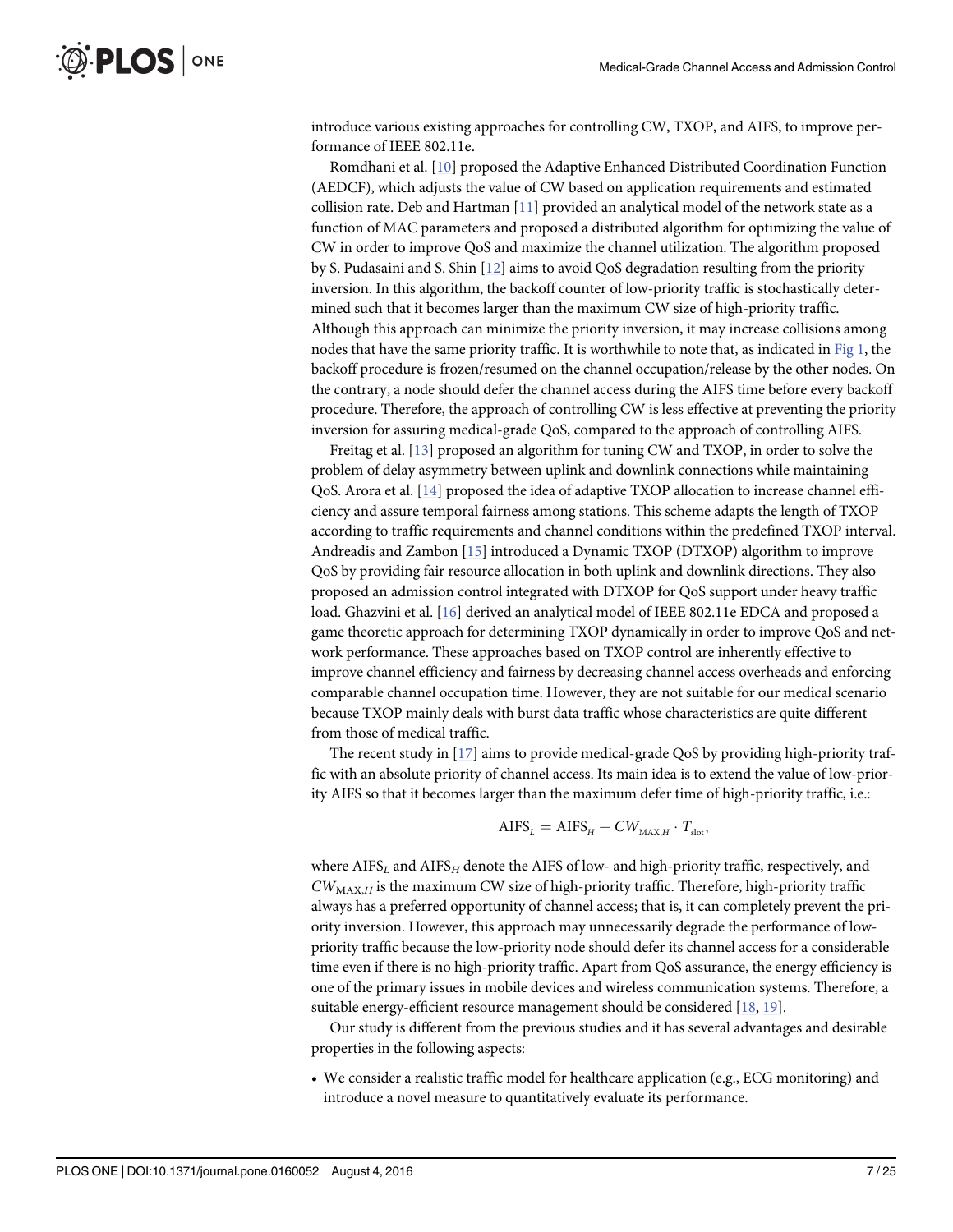- <span id="page-7-0"></span>• We adopt the approach of AIFS control along with a simple admission control to assure medical-grade QoS, since the approach of CW control is not effective to avoid the priority inversion and the approach of TXOP control is not suitable to deal with real-time medical traffic.
- As well as providing medical-grade QoS, our mechanism avoids unnecessary performance degradation of low-priority traffic.

## Proposed algorithm

In this section, we propose a medical-grade channel access scheme that can achieve the following two goals: (i) assuring differentiated near-absolute priority for medical traffic and (ii) improving efficiency of channel sharing. It should be noted that there is a certain level of tradeoff between these two goals. If we intend to absolutely protect high-priority traffic from low-priority traffic to avoid priority inversion, the channel utilization will be inevitably degraded. Therefore, the proposed scheme is designed to provide medical traffic with near-absolute priority so that the medical-grade QoS can be maintained at an acceptable level, whilst at the same time, the channel access of low-priority traffic is not unnecessarily restricted to improve the channel utilization. Moreover, the proposed scheme is intended to support the near-absolute priority for medical traffic in a differentiated way depending on the urgency and importance of the medical traffic. To achieve these goals, the proposed mechanism integrates two schemes, an adaptive AIFS scheme and admission control, each of which is described in the following subsections.

#### Adaptive AIFS scheme

Design rationale and measurement of medical-grade QoS. The basic concept of the adaptive AIFS scheme can be explained from  $Fig 4$ , which compares it with IEEE 802.11e EDCA and absolute priority scheme  $[17]$  $[17]$  $[17]$ . As illustrated in [Fig 4,](#page-8-0) the IEEE 802.11e EDCA is vulnerable to priority inversion, which may happen when the range of backoff counter for higher-priority traffic overlaps with that for lower-priority traffic. On the other hand, the absolute priority scheme is completely free from the priority inversion at the cost of a long channel access delay for lower-priority traffic. The proposed scheme overcomes the drawbacks of these two existing schemes by adaptively controlling the value of AIFS based on the measurement of medical-grade QoS. The key idea of AIFS adaptation is quite simple, as follows:

- 1. Increase the value of AIFS of low-priority traffic if the QoS requirement of high-priority traffic is liable to be violated.
- 2. Keep the current value of AIFS as long as the medical-grade QoS is maintained at an acceptable level.
- 3. Decrease the value of AIFS of low-priority traffic if the level of medical-grade QoS is high enough to tolerate a slight degradation.

The underlying rationale of controlling AIFS, instead of CW, is that AIFS is more effective at differentiating the channel access than CW, as discussed in Section 3.

Now, we describe how to measure the medical-grade QoS, which provides a basis to adapt the value of low-priority AIFS. In order to establish a proper QoS measurement for medical application, we need to consider its usage, characteristics, and requirements as follows:

• Medical alarm: Typical examples of this application are a telemetry alarm in emergency rooms and an infusion pump warning in operating or patient rooms. The traffic for these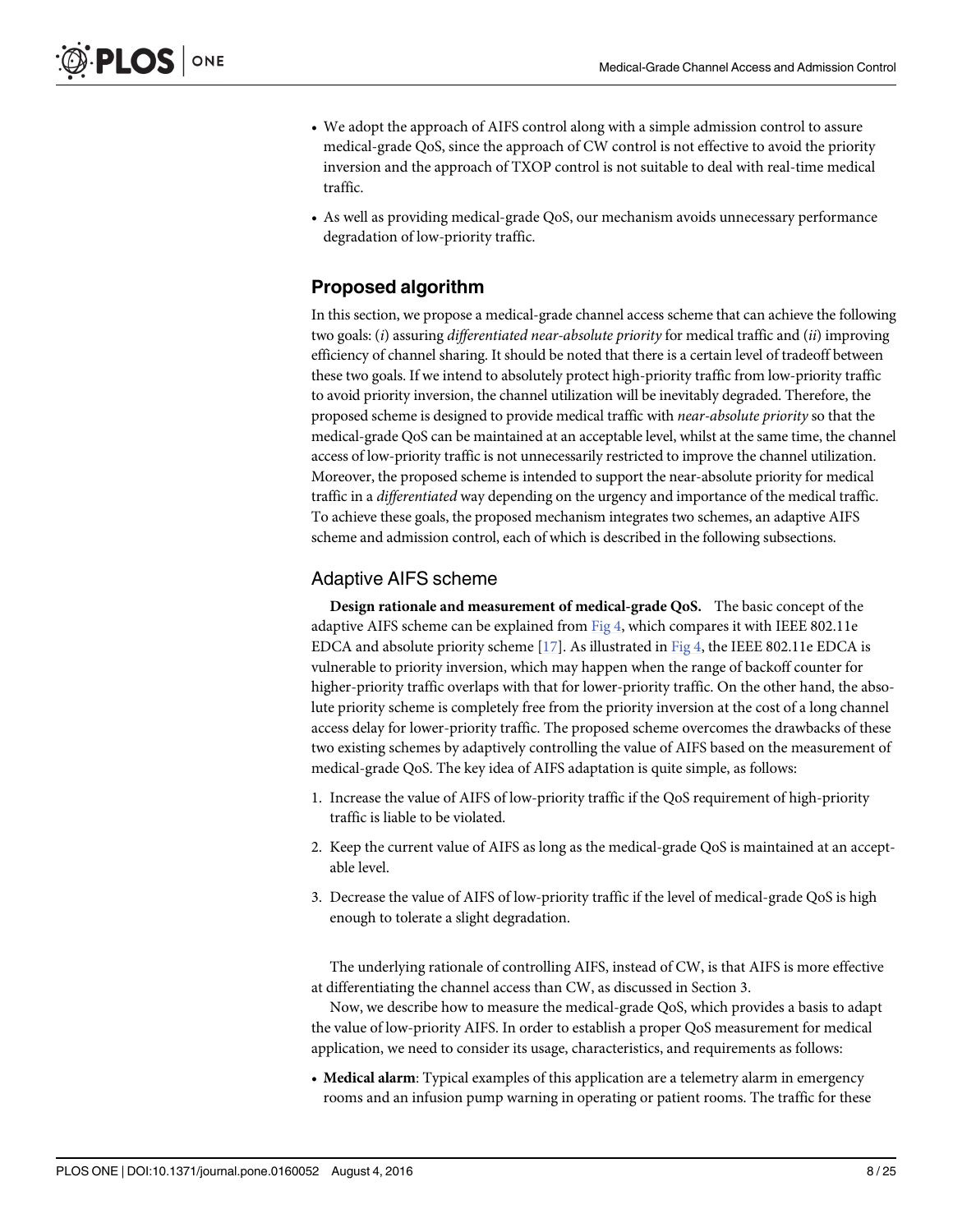<span id="page-8-0"></span>ONE

**NXW** backoff **AIFS** 





doi:10.1371/journal.pone.0160052.g004

applications are generated in an unscheduled manner. This is the most critical application and should be transmitted with the highest priority. Any packet loss should be completely avoided but it can tolerate a delay up to a certain level (e.g., less than 100 msec). Therefore, the delay can be a proper QoS metric for this application.

• Real-time ECG monitoring: This application continuously measures and transfers the timing and duration of the electrical phase of a patient's heartbeats. It can be used to diagnose/ discover abnormal heart symptoms. This application generates packets periodically and tolerates a small delay. Considering the property of real-time traffic, we establish its QoS metric as the fraction of packets whose delay exceeds the tolerable value among the total packets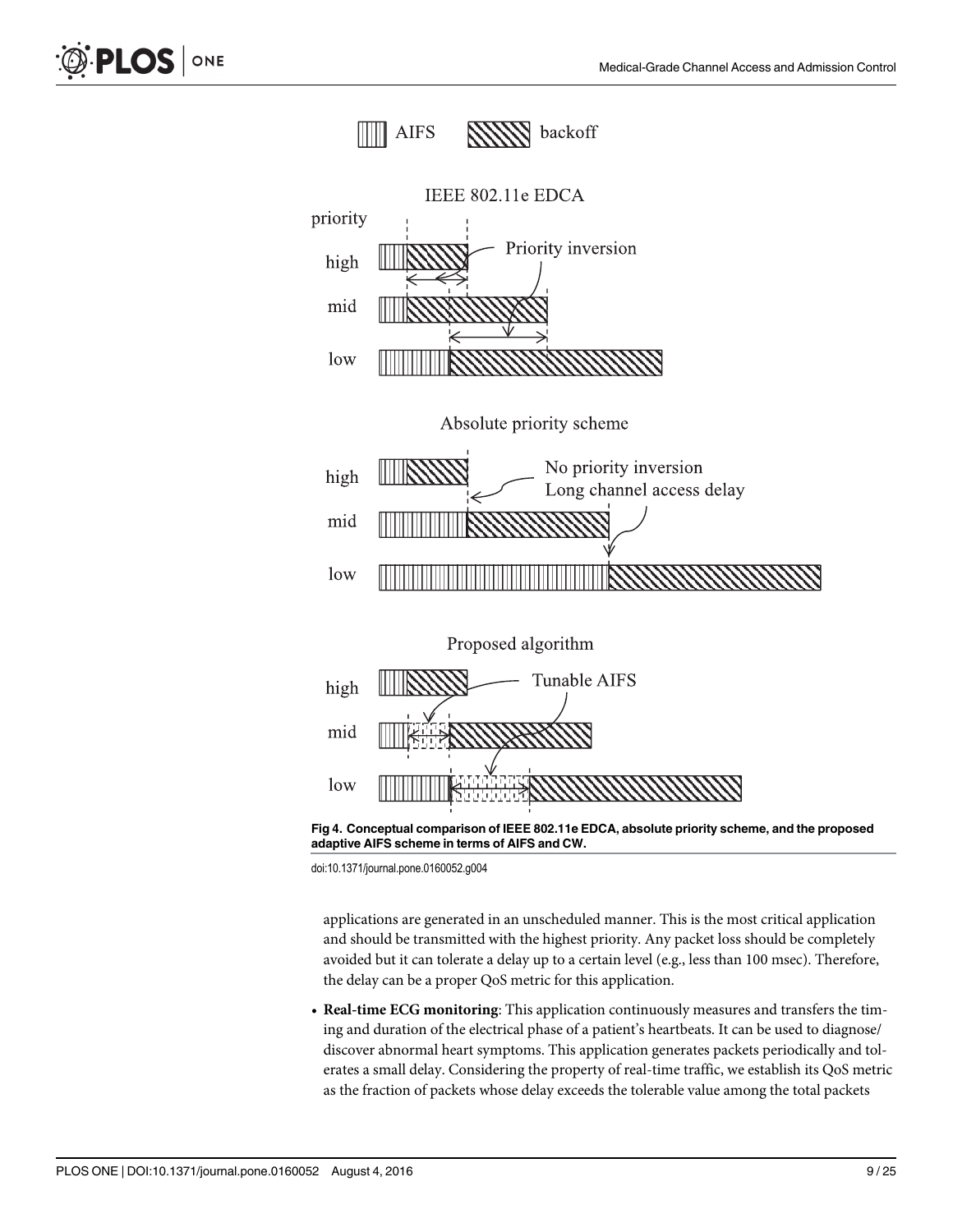received. Furthermore, we consider that the fraction of delayed packets should be maintained lower than a given tolerable value (e.g., less than 1%), to avoid misdiagnosis.

• NRT data delivery: Examples of this application include an electronic medical record (EMR) or bar code medication administration (BCMA). Unlike the other applications, this is not a delay-sensitive application, but it requires reliable transmission; thus, it is delivered by TCP and has the lower priority than the others.

Next, we devise a practical mechanism to measure the delay, because the medical-grade QoS is mostly related to the delivery delay, as discussed above. We consider an infrastructure mode WLAN where all the WLAN nodes are associated with an access point (AP) and they transmit and receive frames to and from the AP, respectively. In addition, we assume that the time is synchronized between the AP and all the nodes, which can be achieved by the timing synchronization function specified in the IEEE 802.11 standard. The AP periodically broadcasts a beacon frame that includes a time stamp. The value of the time stamp is determined by the local time of the AP and its unit is one microsecond. On receiving the beacon frame, the nodes synchronize their local timers with the value of the time stamp in the beacon frame. We consider that the WLAN-equipped medical devices transmit packets to the AP. Whenever a packet is generated to transmit in the medical device, the device maintains the packet generation time and attaches this timing information to the MAC header. When receiving the packet from the medical device, the AP calculates the delivery delay by extracting the packet generation time from the MAC header. Note that the delivery delay includes queuing delay, channel access delay, and retransmission delay. For the purpose of measuring delivery delay, a field containing timing information should be added in the MAC header. We consider that the size of this field does not exceed two bytes in typical configurations, which is smaller than the size of packet by at least two orders of magnitude. In this way, the AP can measure the delivery delay of medical traffic without significant overhead.

The AP adjusts the value of AIFS based on the measured QoS metric. The details of the adaptive AIFS scheme are described in Algorithm 1 and the notations of QoS metrics, control variables, and design parameters are summarized in Table 3. The proposed scheme deals with

| Category          | <b>Notation</b> | <b>Description</b>                                             | Value          |
|-------------------|-----------------|----------------------------------------------------------------|----------------|
| QoS metric        | delay alarm     | Delay of medical alarm traffic                                 |                |
|                   | cnt QoS violat  | Number of delayed alarm packets during MNT INTV ALR            |                |
|                   | dlyd ECG rto    | Ratio of delayed ECG packets during MNT INTV ECG               |                |
| Control variables | aifsn ECG       | Value of AIFSN for ECG traffic                                 |                |
|                   | aifsn DATA      | Value of AIFSN for data traffic                                |                |
| System parameters | INIT AIFSN ECG  | Initial value of AIFSN for ECG traffic                         | $\overline{2}$ |
|                   | INIT AIFSN DATA | Initial value of AIFSN for data traffic                        | 3              |
|                   | CW MAX ALR      | Maximum CW value of alarm traffic                              | 16             |
|                   | CW MAX ECG      | Maximum CW value of ECG traffic                                | 32             |
| Design parameters | MAX DLY ALR     | Criterion of delay alarm for critical QoS degradation          | 200 msec       |
|                   | TLR DLY ALR     | Tolerable delay of alarm traffic                               | 100 msec       |
|                   | MNT INTV ALR    | Monitoring interval of alarm traffic to measure cnt QoS violat | 1 sec          |
|                   | MNT INTV ECG    | Monitoring interval of ECG traffic to measure dlyd ECG rto     | 1 sec          |
|                   | MAX DLY ECG     | Maximum allowable delay of ECG packet                          | 200 msec       |
|                   | MAX ECG RTO     | Maximum threshold value of dlyd ECG rto                        | 0.01           |
|                   | MIN ECG RTO     | Minimum threshold value of dlyd ECG rto                        | 0.005          |

Table 3. Notations of QoS metrics, control variables, parameters used in the adaptive AIFS scheme.

doi:10.1371/journal.pone.0160052.t003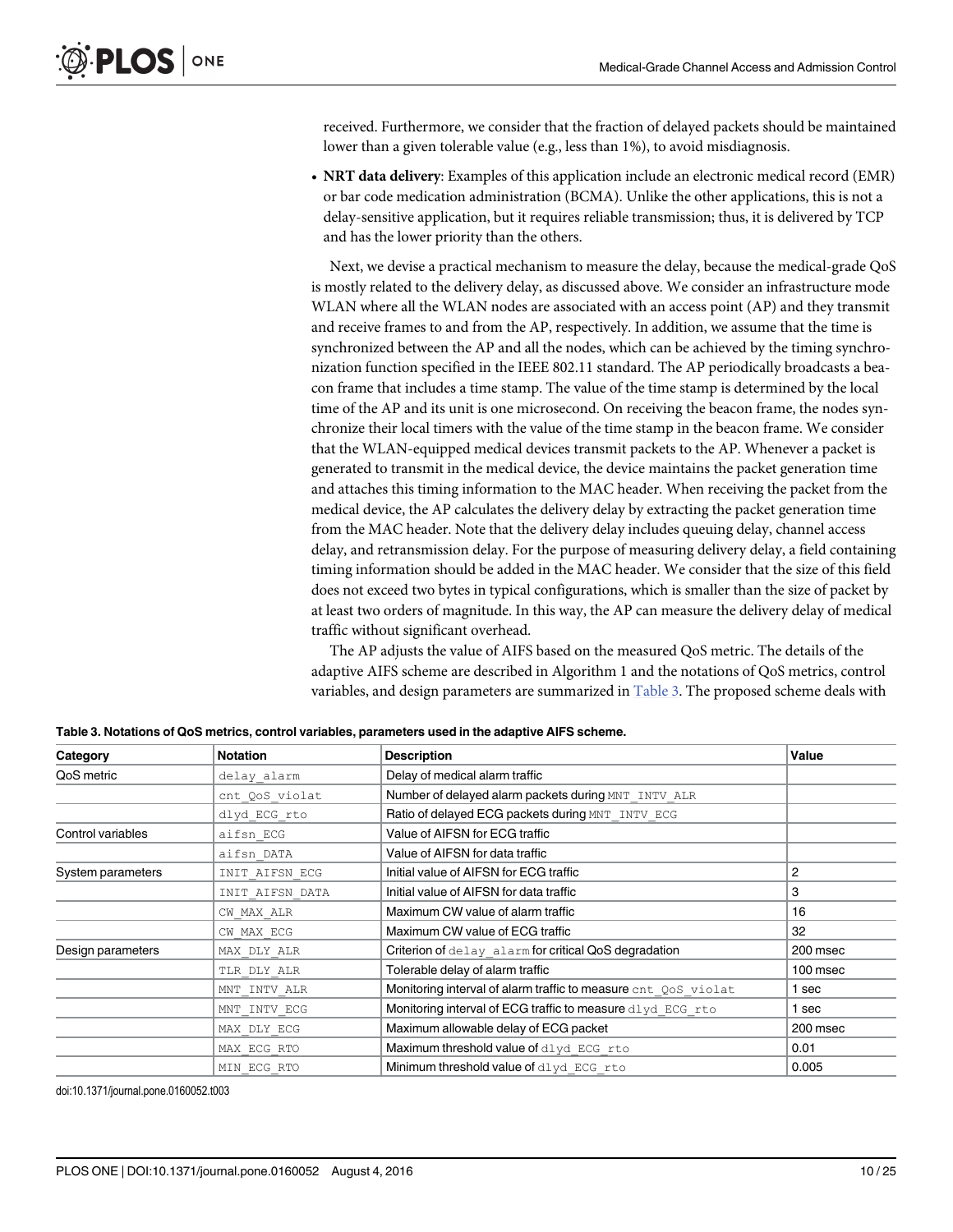two types of medical applications (alarm and ECG monitoring) in a differentiated way because of their different traffic characteristics and QoS requirements.

#### Algorithm 1 Pseudocode of the proposed adaptive AIFS algorithm.

```
/* Initialize variables */
cnt_QoS_violat = 0; /* number of delayed alarm packets */
num_ECG_pkt = 0; /* number of ECG packets received */
num_delayed_ECG = 0; /* number of delayed ECG packets */
/* On receiving alarm or ECG packet*/
if get pkt type(packet) == ALARM then
 delay alarm = calculate delay(packet);
 \texttt{if} delay_alarm\geq MAX_DLY_ALR then
    /* Severe QoS degradation of alarm traffic*/
   aifsn_ECG = CW_MAX_ALR;
   aifsn_DATA = CW_MAX_ECG;
   cnt QoS violat++;
 else if delay alarm \geq TLR DLY ALR then
    /* Undesirable QoS degradation of alarm traffic */
   aifsn ECG = min (aifsn ECG++, CW_MAX_ALR);
   aifsn DATA = min (aifsn DATA++, CW MAX ECG);
   cnt QoS violat++;
 end if
else if get pkt type (packet) == ECG then
 delay ECG = calculate delay(packet);
 num_ECG_pkt++;
 \texttt{if} \texttt{delay\_ECG} \geq \texttt{MAX} DLY ECG then
   num delayed ECG++;
 end if
end if
/* On every MNT_INT_ALARM or MNT_INT_ECG */
if cnt_QoS_violat == 0 then
  /* Acceptable QoS of alarm traffic*/
 aifsn ECG = max (aifsn ECG-, INIT AIFSN ECG);
 aifsn_DATA = max (aifsn_DATA-, INIT_AIFSN_DATA);
end if
dlyd ECG rto = num_delayed ECG / num_ECG_pkt;
\texttt{if} \text{ dlyd\_ECG\_rto} \geq \texttt{MAX\_ECG\_RTO} then
  /* Degraded QoS of ECG traffic<sup>*</sup>/
 aifsn_DATA = min (aifsn_DATA++, CW_MAX_ECG);
else if dlyd ECG rto < MIN ECG RTO then
  /* Acceptable QoS of ECG traffic */
 aifsn_DATA = max (aifsn_DATA–, INIT_AIFSN_DATA);
end if
/* Reset variables */
cnt QoS violat = 0;
num ECG pkt = 0;num delayed ECG = 0;
```
Control rule of AIFS in response to the QoS measurement of medical alarm. Firstly, we focus on the control rule of AIFS depending on the delay of medical alarm. Here, we introduce two thresholds, MAX\_DLY\_ALR and TLR\_DLY\_ALR. The former is used as a criterion of severe QoS degradation of the medical alarm, while the latter denotes its tolerable delay. Taking the characteristics and requirements of medical alarm [\[4\]](#page-23-0) into account, MAX\_DLY\_ALR and TLR\_DLY\_ALR are set to 200 msec and 100 msec, respectively. Whenever a packet of medical alarm is received, the AP measures its delay, denoted as delay alarm. Depending on the value of delay alarm, there are three cases for adjusting the value of AIFS: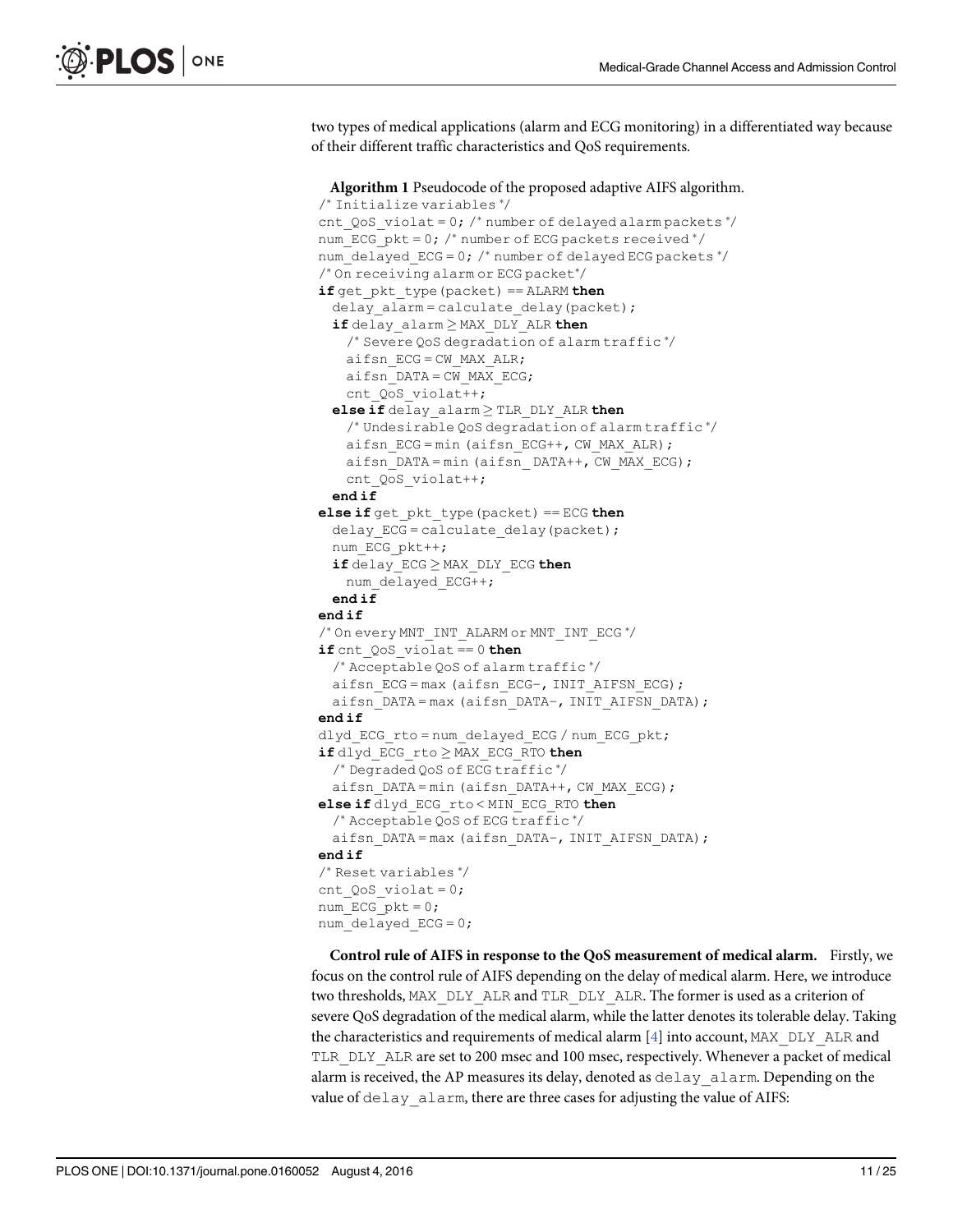- (C1) Critical QoS degradation: delay alarm  $\geq$  MAX DLY ALR
- (C2) Undesirable QoS degradation: TLR\_DLY\_ALR < delay\_alarm < MAX\_DLY\_ALR
- (C3) QoS assurance: delay\_alarm < TLR\_DLY\_ALR

We focus on the first case (C1). Because this case should be avoided as soon as possible, aifsn\_ECG and aifsn\_DATA are immediately increased to their upper limits of CW MAX\_ALR and CW\_MAX\_ECG, respectively. This control rule is similar to the absolute priority scheme [\[17\]](#page-24-0) (see [Fig 4\)](#page-8-0) and maximizes the channel access opportunity of alarm traffic. In order to quickly inform medical devices of these changes in aifsn\_ECG and aifsn\_DATA, we employ a dedicated signaling mechanism between the AP and medical devices. For this purpose, we design a new broadcasting control frame containing the values of  $a$ ifsn  $ECG$  and aifsn\_DATA. On receiving this broadcasting frame from the AP, the medical devices update their local values of AIFSN to the values in the broadcasting frame. Consequently, the medical devices decrease their channel access attempts to deliver lower-priority traffic (ECG monitoring and NRT data), and hence, the delay of high-priority alarm traffic can be decreased.

We consider the second case (C2). Whenever AP detects that delay alarm exceeds TLR\_DLY\_ALR, aifsn\_ECG and aifsn\_DATA are increased by one. Compared to the first case (C1), this case is less urgent to satisfy the medical-grade QoS of alarm. Therefore, the values of aifsn\_ECG and aifsn\_DATA are gradually increased up to their upper limits of CW\_MAX\_ALR and CW\_MAX\_ECG. We consider that these updated values of AIFSN can be delivered to the medical devices via the periodic beacon frames, instead of the broadcasting control frame. For this purpose, the beacon frame needs to be slightly modified. Considering that the WLAN system is dedicatedly deployed in healthcare environment, this approach is feasible. Note that the typical period of beacon frame is 100 msec, which is comparable to the value of TLR\_DLY\_ALR. Therefore, the delivery of AIFSN information via beacon frame in this case can effectively decrease the signaling overhead without significantly increasing the signaling delay.

In contrast to the previous two cases of (C1) and (C2), the devices with low-priority traffic in the case of (C3) do not have to decrease their channel access attempts because the medicalgrade QoS of the high-priority traffic attains an acceptable level. In this case, there is the potential of improving channel utilization by increasing the channel access opportunity of low-priority traffic while maintaining the near-absolute priority for medical alarm. Here, we introduce a new measurement, cnt\_QoS\_violat, which is the number of alarm packets whose delay exceeds TLR\_DLY\_ALR during every monitoring interval (denoted as MNT\_INTV\_ALR). If cnt QoS\_violat is zero, aifsn\_ECG and aifsn\_DATA are decreased by one. The lower limits of aifsn ECG and aifsn DATA are set to their initial values of INIT\_AIFSN\_ECG and INIT\_AIFSN\_DATA, respectively. In this way, the channel access probability of lower-priority traffic can increase. Otherwise if cnt\_QoS\_violat > 0, aifsn ECG and aifsn DATA keep their current values, not to debase the QoS of alarm traffic. Similarly to the case of (C2), the information of  $a$ ifsn  $ECG$  and  $a$ ifsn DATA can be delivered via beacon frames for every MNT\_INTV\_ALR. If we set MNT\_INTV ALR to a large/small value, lower-priority traffic (ECG monitoring and NRT data) can be delivered in a more conservative/aggressive way. Since the medical alarm has the highest priority and its traffic is generated unexpectedly, we consider that MNT\_INTV\_ALR needs to be in the order of ten beacon intervals.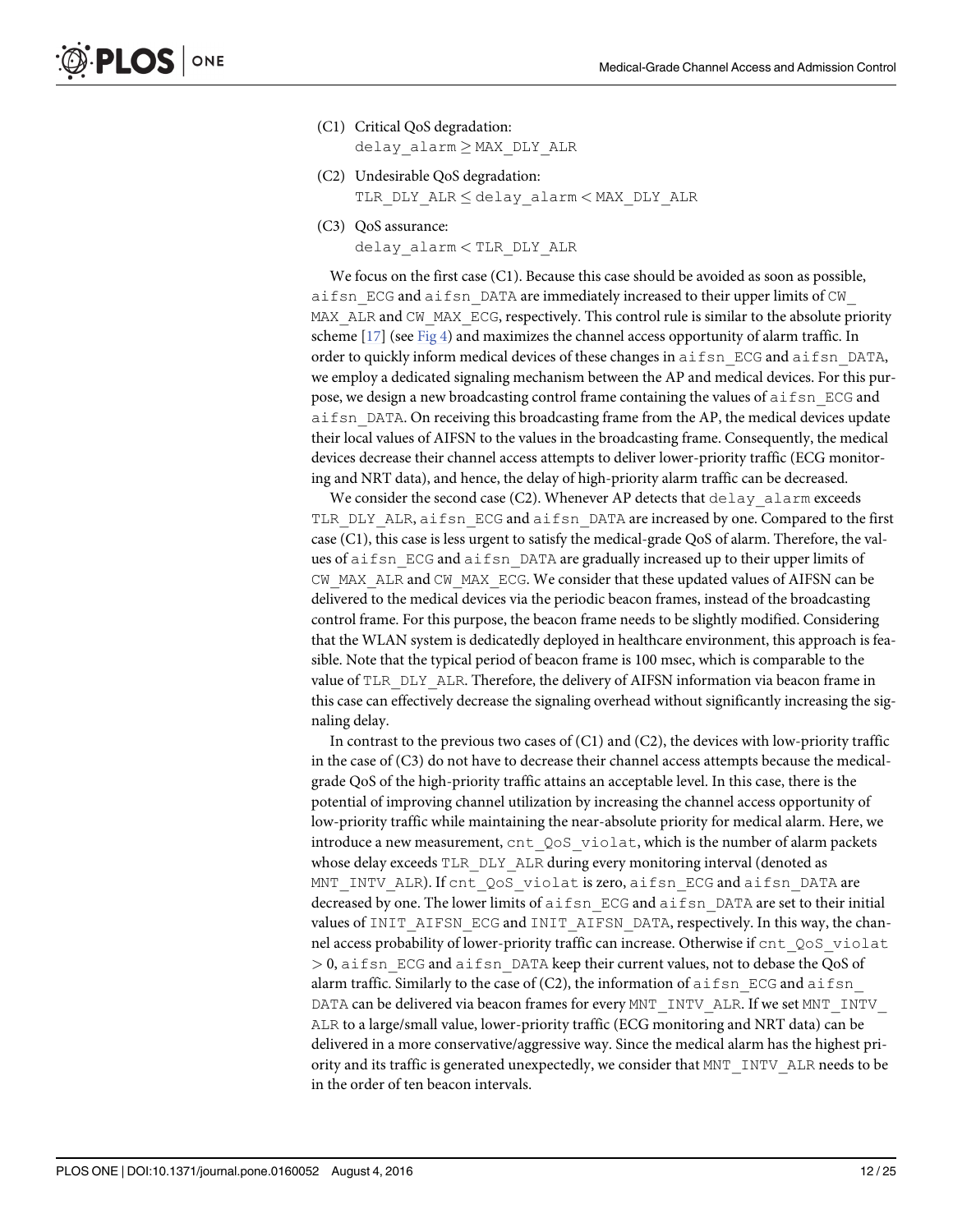<span id="page-12-0"></span>Control rule of AIFS in response to the QoS measurement of ECG monitoring. Next, we describe the control rule of AIFS depending on the QoS measurement of ECG monitoring traffic. As described in Section 4.1.1, we introduce the QoS metric of ECG traffic,  $dlyd$ ECG rto, defined as the number of ECG packets whose delay exceeds the maximum tolerable value of MAX DLY ECG divided by the number of total ECG packets received during the interval of MNT\_INTV\_ECG. We consider that the typical packet generation interval of real-time ECG traffic is in the order of a hundred milliseconds. We also consider that the received ECG packet whose delay is larger than its generation interval is useless, because of the nature of realtime traffic. Under these rationales, we set MAX\_DLY\_ECG and MNT\_INTV\_ECG to 200 msec and 1 sec, respectively. It is important to note that the QoS metric of alarm traffic is the delay of an individual packet, whilst that of ECG traffic is the ratio of delayed packets among several packets. This is because the alarm traffic has the highest priority and it cannot tolerate any packet loss, while the real-time ECG traffic can tolerate a small probability of packet loss (e.g., less than 1%).

Depending on the measurement of dlyd ECG rto, the AIFS of lower-priority traffic, aifsn\_DATA, is adjusted. In a similar way to the alarm traffic, we introduce two thresholds for delayed ECG ratio, MAX\_ECG\_RTO and MIN\_ECG\_RTO. We consider that it is desirable that dlyd\_ECG\_rto is maintained between these two thresholds, from the viewpoints of attaining near-absolute priority for ECG traffic and improving channel utilization. Firstly, if dlyd ECG rto  $\geq$  MAX ECG RTO, aifsn DATA is increased by one up to its maximum value of CW\_MAX\_ECG so that the channel access opportunity of lower-priority data traffic decreases and dlyd ECG rto can decrease below MAX ECG RTO. Secondly, if dlyd ECG rto lies between MAX\_ECG\_RTO and MIN\_ECG\_RTO, the medical-grade QoS of ECG traffic is acceptable and the value of aifsn DATA is not changed. Lastly, if dlyd ECG rto is smaller than MIN\_ECG\_RTO, aifsn\_DATA is decreased by one up to its initial value of INIT\_AIFSN\_DATA, and thus, the channel utilization can be improved. For every interval of MNT INTV ECG, the value of aifsn DATA is updated and delivered to the devices via beacon frames.

#### Admission control with network capacity analysis

The objective of the adaptive AIFS algorithm in Section 4.1 is to guarantee the near-absolute priority for medical-grade QoS while enhancing the network throughput. However, as plotted in Fig  $3$ , it is obvious that the network cannot support the medical-grade QoS once the network is overloaded. Network overload can lead to overall performance degradation of medical applications, which should be strictly avoided in medical situations. To prevent this critical incident, we introduce an admission control based on the capacity analysis of the medical application. Among the three medical applications considered in this study, admission control is applied only to the real-time ECG monitoring application because of the following reasons: The highest-priority medical alarm should be delivered timely, regardless of network load, so it is not desirable to deny the service of medical alarm even when the network is highly loaded. On the other hand, the low-priority NRT data is served in a best-effort manner by using TCP and its transmission rate is autonomously adjusted by the TCP congestion control mechanism. Therefore, it is useless to apply the admission control to the NRT data application.

Capacity analysis of ECG application. The essence of admission control is to analyze the network capacity of real-time ECG applications. The analysis in this work follows a similar line for the saturated condition as in [\[20\]](#page-24-0). The probability of each network state  $\pi_i$  is defined as the fraction of time that node  $i$  is transmitting where  $n$  nodes are in the network of the same carrier sensing range. The fraction of idle channel time is represented as  $\pi_0$ . In addition, let  $\theta_i = E[T_i]/E[B_i]$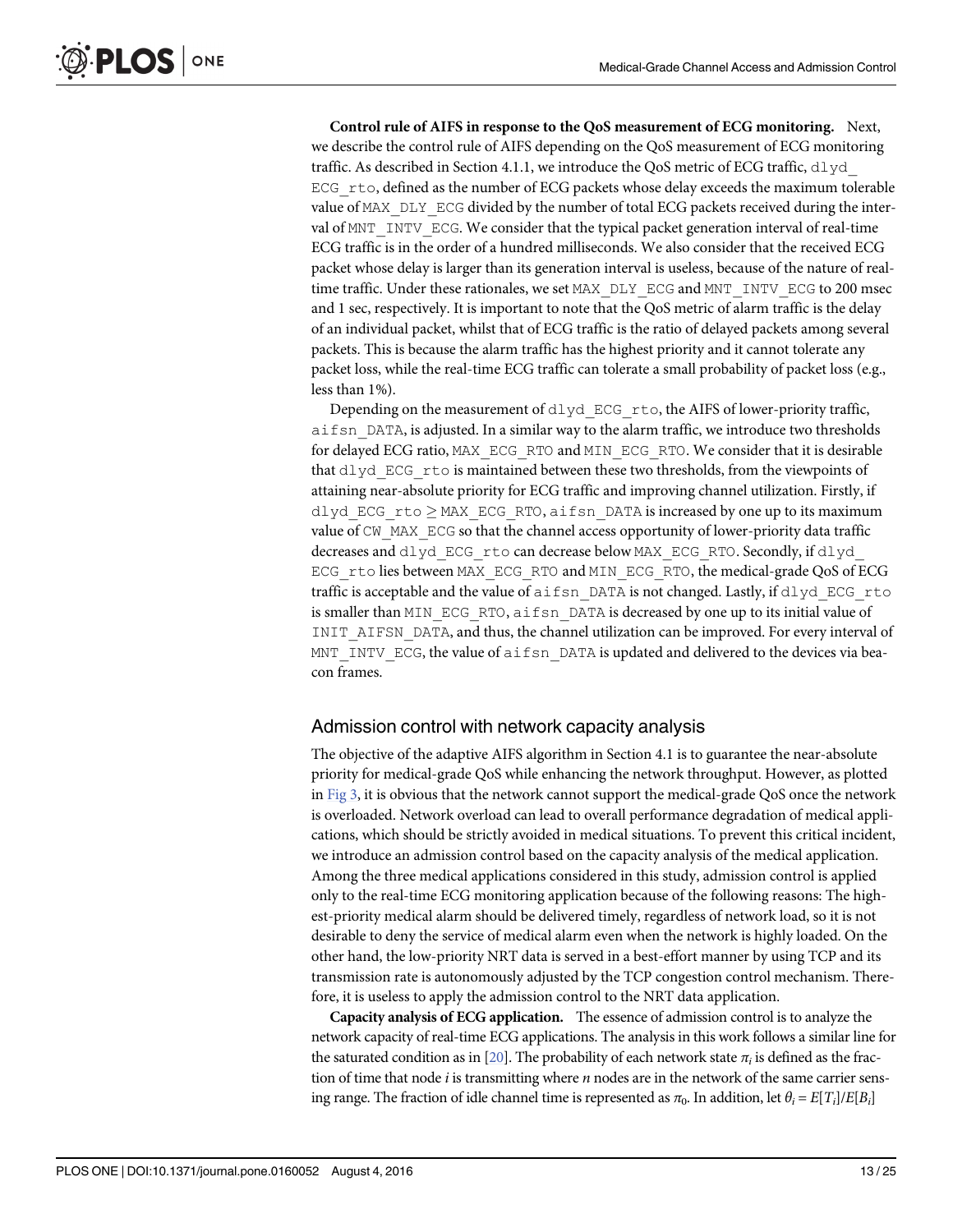<span id="page-13-0"></span>denote the ratio of the expected transmission time  $E[T_i]$  to the expected backoff time  $E[B_i]$  for transmitting node i.

We define the number of transmissions by node *i* as  $c<sub>i</sub>(t)$ . For  $c<sub>i</sub>(t)$  instances of transmission, node *i* performs the backoff procedure  $c_i(t)$  times. When the channel is idle, all the nodes that have packets to transmit are permitted to decrease their backoff counters. Therefore, the ratio  $\pi_i/\pi_0$  can be expressed as:

$$
\frac{\pi_i}{\pi_0} = \lim_{t \to \infty} \frac{\frac{1}{t} \sum_{j=1}^{c_i(t)} T_i(j)}{\frac{1}{t} \sum_{j=1}^{c_i(t)} B_i(j)} = \lim_{t \to \infty} \frac{\frac{1}{c_i(t)} \sum_{j=1}^{c_i(t)} T_i(j)}{\frac{1}{c_i(t)} \sum_{j=1}^{c_i(t)} B_i(j)}
$$
\n
$$
= \frac{E[T_i]}{E[B_i]} = \theta_i,
$$
\n(2)

where  $B_i(i)$  is the length of the j-th backoff interval of node i and  $T_i(i)$  is the length of the j-th transmission of node *i*. From  $Eq(2)$ , a system of linear equations is given as follows:

$$
\pi_0 = \frac{\pi_1}{\theta_1} = \frac{\pi_2}{\theta_2} = \ldots = \frac{\pi_n}{\theta_n}.
$$
\n(3)

In our scenario, we consider that the ECG monitoring application generates its packet periodically, that is, the node with the ECG application does not always have packets to transmit. In order to cope with this property of the ECG application, we now employ the unsaturated version of the analysis in [\[20\]](#page-24-0). In an unsaturated node, it decreases its backoff counter only when it has a packet to transmit. Let us define  $\rho_i$  ( $0 < \rho_i \le 1$ ) as the probability that the node i performs the backoff procedure under the condition that the channel is idle. Then, the effective backoff time in the unsaturated node *i* is reduced by  $\rho_i$ , compared to the saturated case, and  $\theta_i$ needs to be changed from  $\pi_i/\pi_0$  in the saturated case to  $\pi_i/(\rho_i\pi_0)$  in the unsaturated case. Introducing a new variable  $\gamma_i = \rho_i \theta_i$ , the system of Eq (3) is changed to:

$$
\pi_0 = \frac{\pi_1}{\gamma_1} = \frac{\pi_2}{\gamma_2} = \dots = \frac{\pi_n}{\gamma_n}.
$$
\n(4)

From the condition of  $\sum_{i=0}^{n} \pi_i = 1$ ,  $\underline{\text{Eq}}(4)$  can be solved as follows:

$$
\begin{aligned}\n\pi_0 &= \frac{1}{1 + \sum_{i=1}^n \gamma_i}, \\
\pi_i &= \frac{\gamma_i}{1 + \sum_{i=1}^n \gamma_i}.\n\end{aligned} \tag{5}
$$

We consider that a MAC protocol data unit of node *i* consisting of a MAC header (including frame check sequence) and a payload is transmitted at the rate of  $r_i$ , while the physical(PHY)layer header (including preamble) and ACK frame are transmitted at the rate of  $r_{min}(\leq r_i)$ , regardless of  $r_i$ , for the reliable transmission. Let us denote  $T_{PH}$ ,  $T_{MH}$ ,  $T_{PL}$ , and  $T_{ACK}$  as the time required to transmit the PHY header, MAC header, payload, and ACK frame, respectively. Then, the effective transmission rate of node *i* to transmit a packet, denoted as  $\overline{r_i}$ , can be represented as:

$$
\overline{r}_i = w_i r_i + (1 - w_i) r_{min},
$$

where  $w_i = (T_{MH} + T_{PL})/(T_{PH} + T_{MH} + T_{PL} + T_{ACK})$ . In calculating  $\overline{r_i}$ , we do not consider  $T_{SIFS}$ , which is negligible compared to  $T_{PL}$ . Finally, the achievable throughput of unsaturated node i,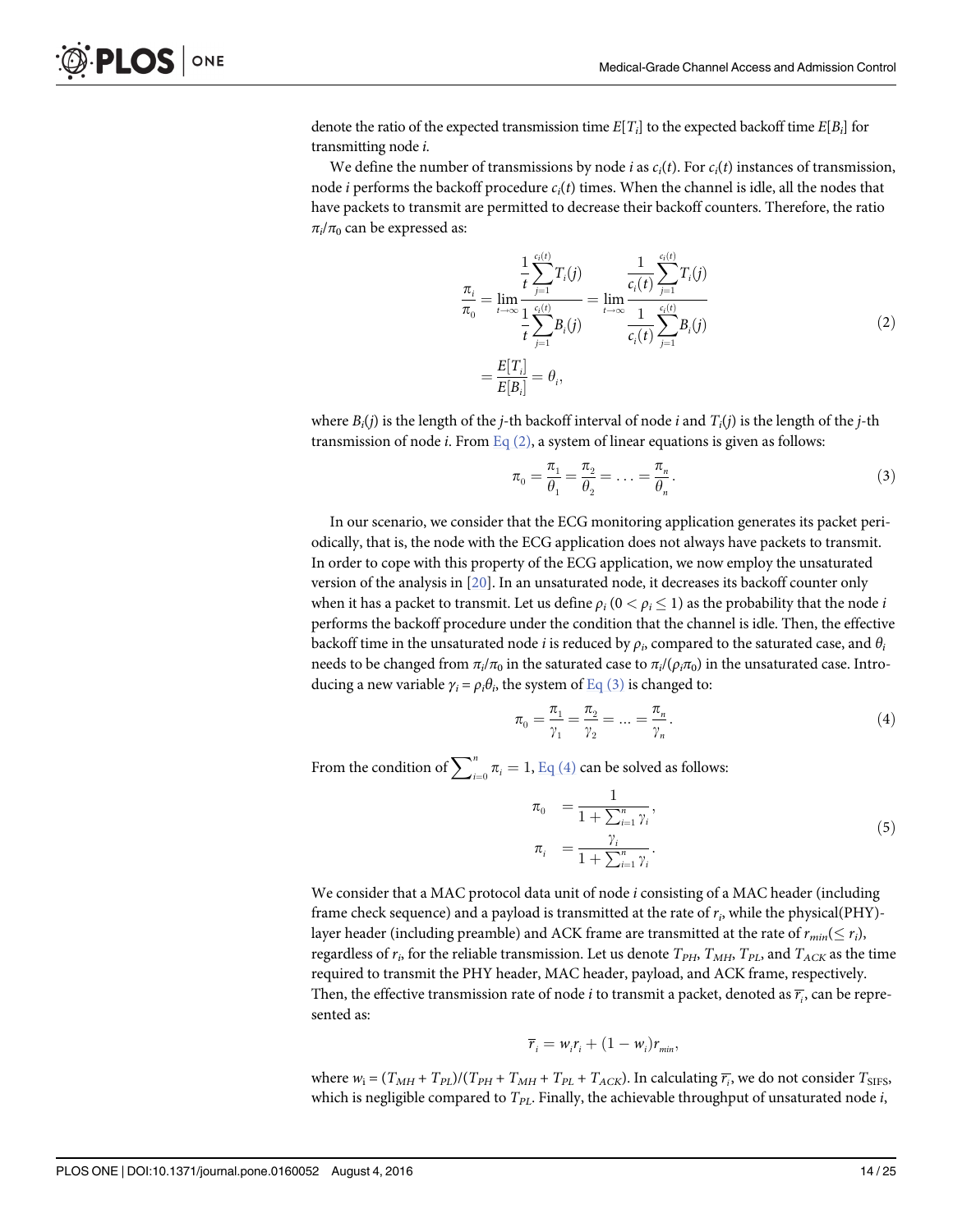<span id="page-14-0"></span>denoted as  $x_i$ , is given from [Eq \(5\)](#page-13-0) as:

$$
x_i = \pi_i \overline{r}_i = \left(\frac{\gamma_i}{1 + \sum_{i=1}^n \gamma_i}\right) \overline{r}_i.
$$
 (6)

[Fig 5](#page-15-0) shows the achievable throughput of one ECG node calculated from Eq  $(6)$  when the number of ECG nodes increases from 1 to 40. Here, both values of  $r_i$  and  $r_{min}$  are set to 1 Mb/s for all the ECG nodes. In our study, we consider that the ECG monitoring application generates its packet at a rate of 26 Kb/s [\[4](#page-23-0)]. As long as the number of ECG monitoring nodes is not larger than 25, the achievable throughput of the ECG node exceeds 26 Kb/s, i.e., it satisfies the requirement of medical-grade QoS in the ECG application. Consequently, we can conclude that the network capacity for ECG application is given as 25 connections when  $r_i$  is set to 1 Mb/s.

Design of admission control for ECG application. Based on this capacity analysis in Section 4.2.1, we design a simple admission control for ECG application. We consider that a medical device transmits an admission request message to the AP for establishing a new ECG connection, and the AP replies to this request by transmitting an admission response message to the node. Let us define  $n_{ECG}$  and  $N_{ECG}^{MAX}$  as the number of on-going ECG connections and its maximum allowable number calculated based on the capacity analysis (e.g., 25). Whenever receiving the admission request message, the AP accepts this request as long as  $n_{ECG} < N_{HCG}^{MAX} - \Delta N_{ECG}$ , where  $\Delta N_{ECG}$  is a positive integer value. Here,  $\Delta N_{ECG}$  is introduced<br>for two geographs (i) to geographs is a potwork some ity for soming the highest priority slamp to for two reasons: (i) to reserve the network capacity for serving the highest-priority alarm traffic and (ii) to take the modeling error of capacity analysis into account. After the ECG connection is admitted, the AP updates the value of  $n_{ECG}$ . If the AP does not receive any ECG packet from the established connection for a given time, which is sufficiently longer than the packet generation interval of the ECG application, then the AP assumes that the connection is terminated and decreases  $n_{ECG}$  by one. In the procedure of admission control, the AP does not perform any operations of calculating the probabilities or rates in Eqs  $(2)$ – $(6)$  to estimate  $N_{ECG}^{MAX}$ , which can be determined based on the traffic model of ECG and its transmission rate, regardless of admission control scheme. Thus, the admission control does not cause any additional computational cost.

Note that the achievable throughput in Eq  $(6)$  is derived without considering the collision under a reasonable assumption that an excessive ECG connection is not admitted by the admission control. However, the collision may happen with an insignificant probability even though the admission control maintains the number of ECG connections within the network capacity. For example, if two admitted nodes with the ECG application generate packets at the same time, and they determine the same initial backoff counter, the collision inevitably occurs among them. In order to minimize this possible collision, we devise a simple add-on scheme for the admission control. Let us denote  $T_{int}$  as the packet generation interval of ECG application and denote  $t_i$  as the time when the ECG connection i is admitted. We define  $\Delta t_i(>0)$  as the timing offset of ECG connection  $i$  within  $T_{int}$ :

$$
\Delta t_i = \text{mod}(t_i, T_{int}),
$$

where mod(x, y) is a function that returns the modulus after dividing x by y. If the AP receives a new acceptable ECG connection request at the time of  $t_k$ , it checks the difference between  $\Delta t_k$ and  $\Delta t_i(\forall i \neq k)$ . If this difference is lower than CW\_MAX\_ECG  $\cdot$  T<sub>slot</sub> for any  $i(\neq k)$ , the AP does not immediately transmit the admission response message, but it delays the admission by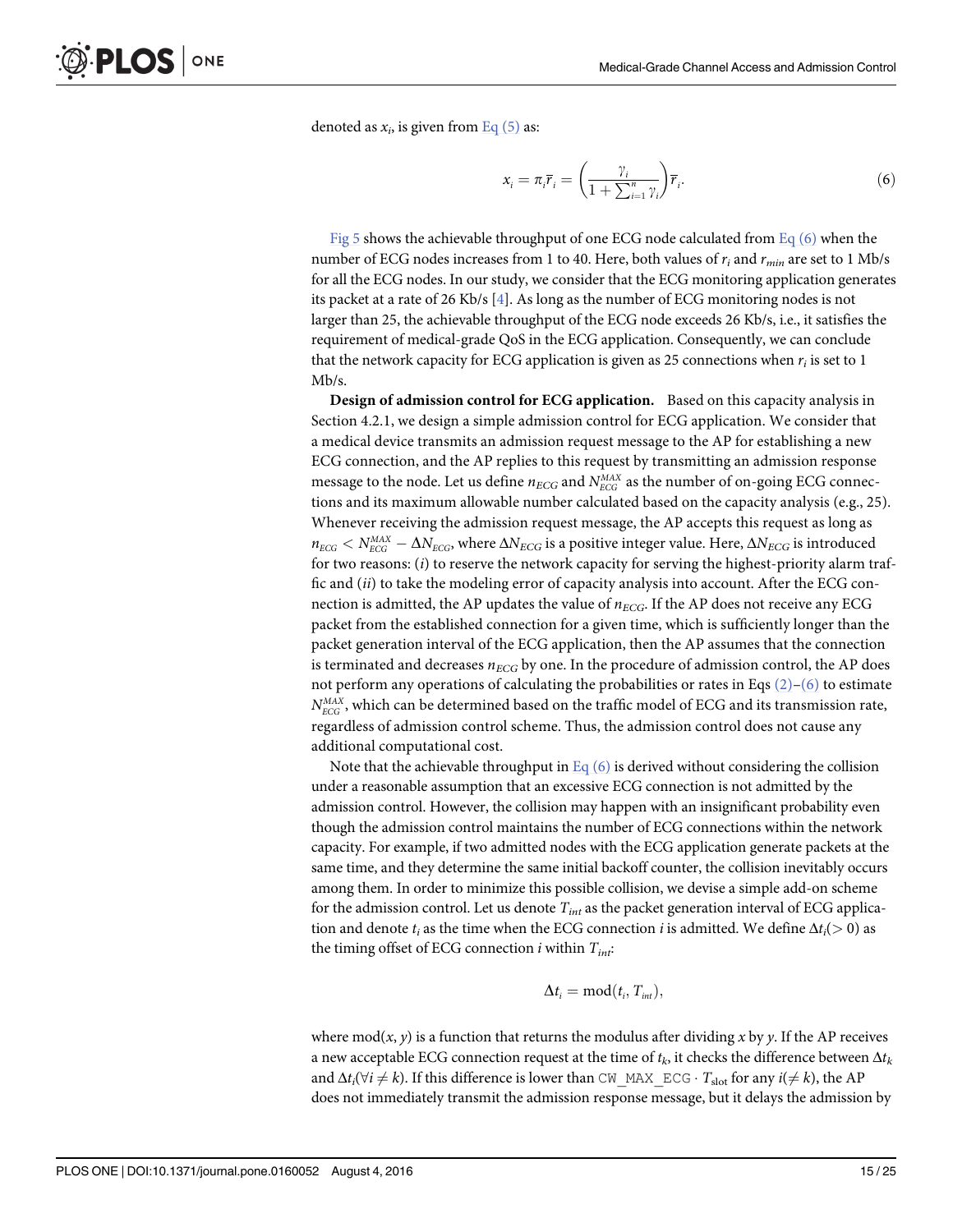<span id="page-15-0"></span>

doi:10.1371/journal.pone.0160052.g005

the time of  $d(> 0)$  such that:

$$
\Delta t'_{k} = \text{mod}(t_{k} + d, T_{int}),
$$
  
\n
$$
\text{min}_{i \neq k} |\Delta t'_{k} - \Delta t_{i}| > \text{CW\_MAX\_ECG} \cdot T_{slot}.
$$
\n(7)

Then, the AP maintains the timing offset of ECG connection  $k$  as the updated value of  $\Delta t'_{k}$ . If there is no  $d$  satisfying  $Eq(7)$ , the AP accepts the connection request without the artificial delay. However, this probability is negligible, because the ECG connection request occurs at a random time,  $N_{ECG}^{MAX}$  is a few tens,  $T_{int}$  is in the order of a hundred milliseconds, and CW\_MAX\_ ECG  $\cdot$   $T_{\text{slot}}$  is much less than one millisecond. In this way, the delayed admission of ECG con-<br>position according to Eq. (7) expects the timing offect to minimize the collision emang ECC nection according to  $\underline{Eq(7)}$  spreads the timing offset to minimize the collision among ECG connections.

#### Performance evaluation

We implement the conventional IEEE 802.11e, absolute priority scheme  $[17]$  $[17]$  $[17]$ , and the proposed adaptive AIFS algorithm with ns-2 simulator [[21](#page-24-0)] and compare their performance in various aspects via simulations.

#### Simulation configuration and performance indices

We consider three types of traffic as in  $Table 4$  according to [ $4$ ]. For the realistic simulation, we emulate the data of ECG traffic from MIT-BIH arrhythmia database [\[22](#page-24-0)], which is obtained at Boston's Beth Israel Hospital for research purpose. We also consider that all the nodes can sense each other, i.e., there is no hidden node, and set the PHY and MAC parameters according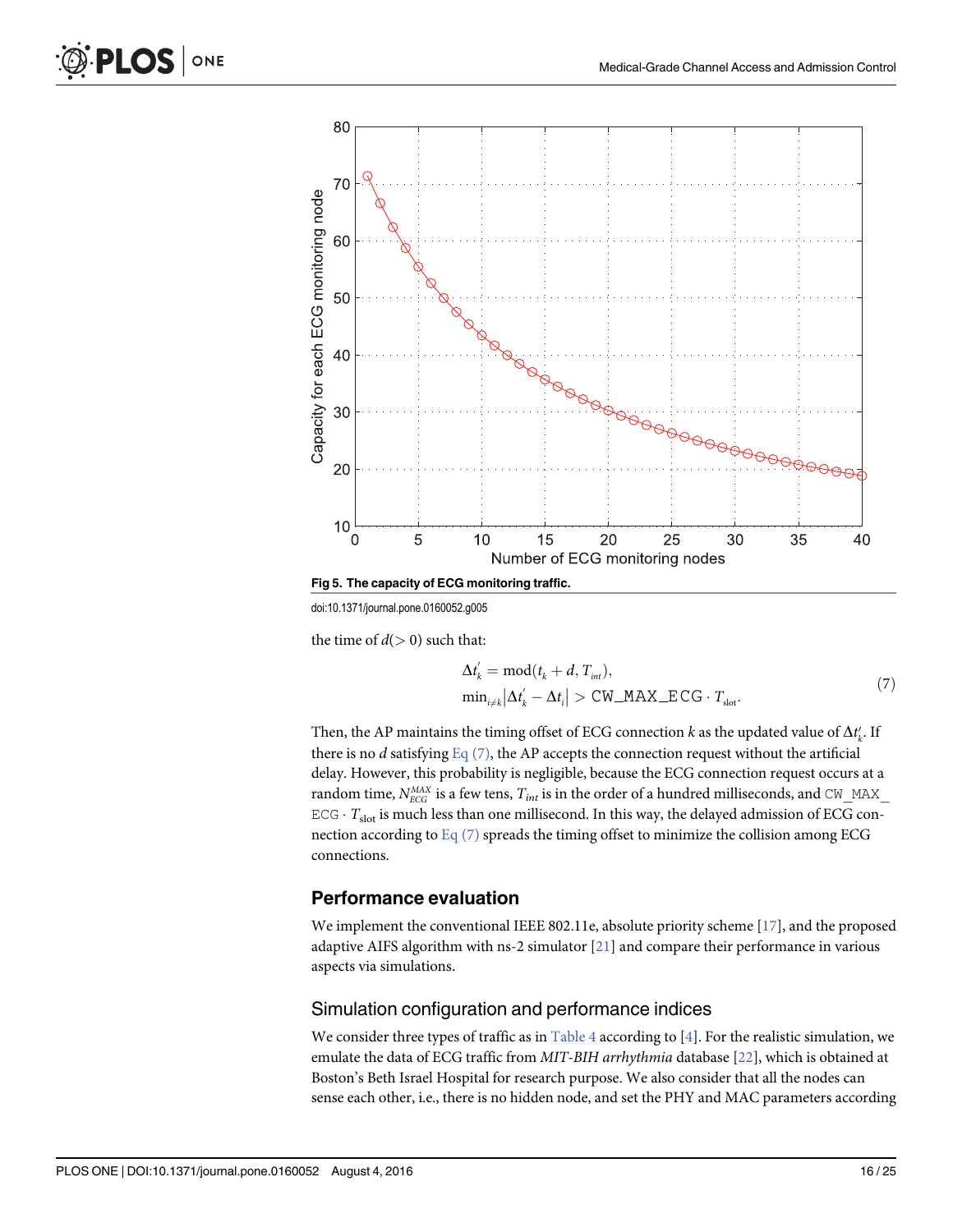| <b>Traffic type</b>       | <b>Alarm</b>            | <b>ECG</b>                 | Data                              |
|---------------------------|-------------------------|----------------------------|-----------------------------------|
| Access category           | AC_VO (high)            | AC_VI (middle)             | AC_BE (low)                       |
| <b>Traffic model</b>      | on/off (exponential)    | periodic                   | greedy                            |
| <b>Traffic parameters</b> | average on time: 1 s    | average rate: 25.6 Kb/s    | 230mmalways have data to transmit |
|                           | average event/hour: 3.6 | inter-arrival time: 200 ms |                                   |
| Packet size               | 640 Byte                | 640 Byte                   | 1500 Byte                         |
| Transport protocol        | <b>UDP</b>              | <b>UDP</b>                 | TCP (New Reno)                    |
| <b>Transmission rate</b>  |                         | l Mb/s                     |                                   |

#### <span id="page-16-0"></span>[Table 4. T](#page-15-0)raffic characteristics in the simulation study.

doi:10.1371/journal.pone.0160052.t004

to IEEE 802.11 standard;  $T_{slot}$  is set to 20  $\mu s$ ,  $R_{min}$  is set to 1 Mb/s, and the size of PHY header, MAC header, and ACK frame are set to 15 bytes, 20 bytes, and 14 bytes, respectively. The simulation results are averaged for 50 runs with different random seeds and the simulation time is set to 4,000 seconds.

As performance indices for alarm traffic and ECG traffic, we define  $v_{ALR}$  and  $v_{ECG}$ , which are the rates of valid alarm and ECG packets whose delivery delay do not exceed the maximum allowable delay of MAX\_DLY\_ALR and MAX\_DLY\_ECG, among the total number of alarm and ECG packets transmitted, respectively. In the meantime, we introduce a more advanced medical-grade performance index, weighted diagnostic distortion (WDD)  $[23]$  $[23]$  $[23]$  for real-time ECG monitoring application. The conventional QoS metrics, such as delay and loss, cannot reflect the importance of medical information contained in a packet. WDD measures and represents the level of data distortion quantitatively by comparing the original and received ECG signals, which can be characterized by the interval and amplitude of specific waves as shown in Fig 6. It has the ideal value of zero if there is no distortion at all, and its value increases up to one as the degree of distortion becomes more severe. Let us define f and  $\hat{f}$  as a vector of key diagnostic parameters in the original and received ECG signals, respectively. Furthermore, we define Δf as the normalized difference vector between  $f$  and  $\ddot{f}$ :

$$
\Delta f = \left[\Delta f_1, \Delta f_2, \ldots, \Delta f_m\right]^T \text{ with } \Delta f_i = \frac{|f_i - \hat{f}_i|}{\max\{|f_i|, |\hat{f}_i|\}},
$$

where  $f_i$  and  $\hat{f}_i$  are the *i*-th element in the vector of f and  $\hat{f}$ , respectively, and m is the size of the vector, i.e., the number of diagnostic parameters. The value of WDD is calculated based on Δf

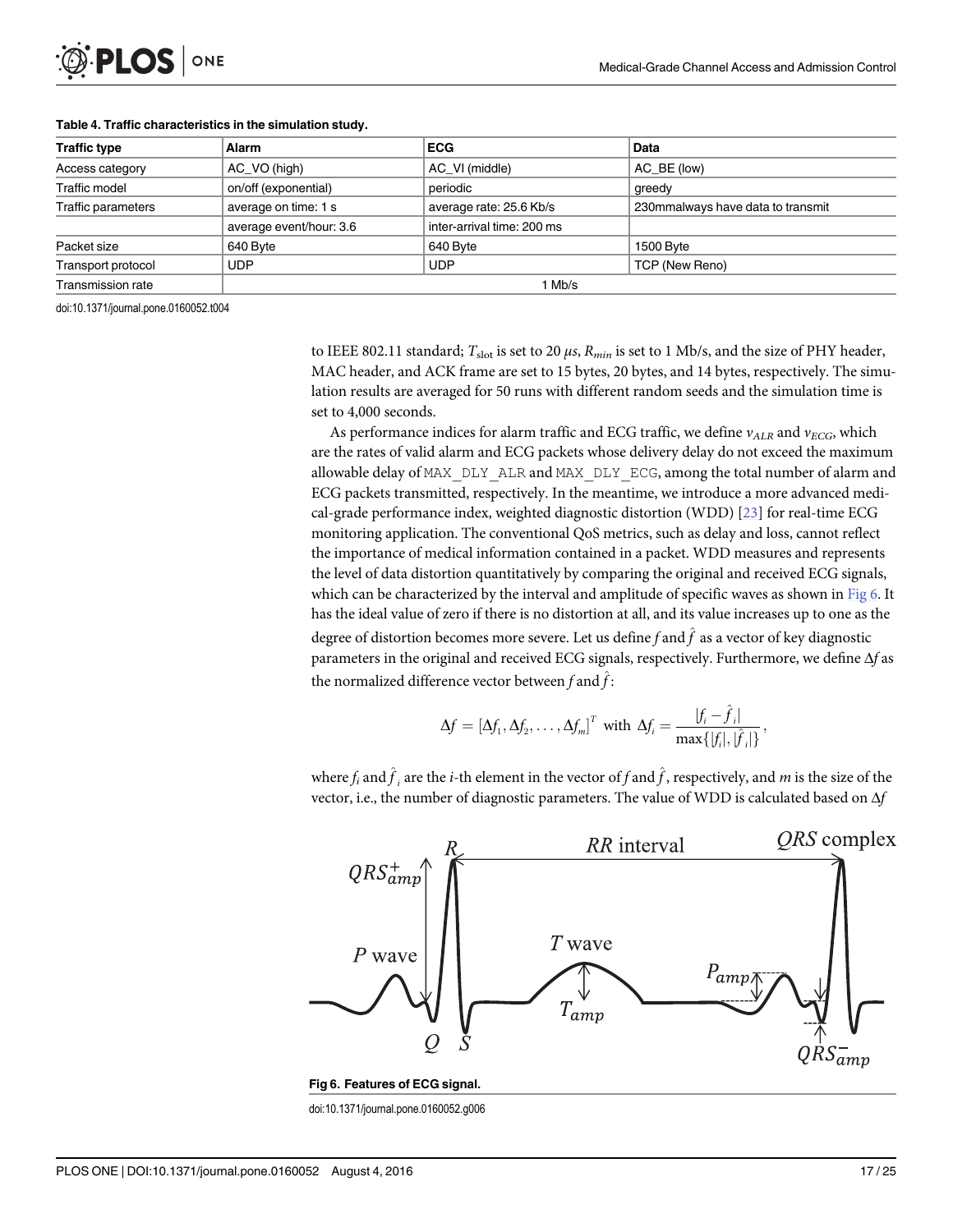<span id="page-17-0"></span>as follows:

$$
WDD(f,\hat{f}) = \Delta f^T \frac{\Lambda}{tr(\Lambda)} \Delta f,
$$

where  $\Delta \! f^T$  is the transpose of  $\Delta \! f$  and  $\Lambda$  is a diagonal weighting matrix for diagnostic parameters:

$$
\Lambda = \text{diag}[\lambda_i]; \lambda_i > 0 \text{ where } i = 1, 2, \dots, m,
$$

and  $tr(\Lambda)$  is the trace of matrix  $\Lambda$ , i.e.,  $tr(\Lambda) = \sum_{i=1}^{m} \lambda_i$ . We define  $\overline{WDD}$  as the complementary WDD, i.e.,  $\overline{WDD} = 1 - WDD$ , in order to evaluate and compare the performance in the positive aspect, as similar to  $v_{ALR}$  and  $v_{ECG}$ .

#### Performance comparison

First, we evaluate and compare the medical-grade QoS of alarm and ECG traffic. Note that, in this subsection, the admission control is intentionally disabled in the proposed scheme in order to focus on the performance of the adaptive AIFS scheme; the admission control will be considered in the next subsection. We set the number of nodes with alarm and data traffic as 5 and 20, respectively, and change the number of nodes with ECG traffic from 1 to 25, by considering the capacity analysis of ECG applications in Section 4.2.1. Hereafter, we denote EDCA, ABS\_PRIO, and ADP\_AIFS as the conventional IEEE 802.11e, the absolute priority scheme [\[17](#page-24-0)], and the proposed scheme, respectively.

[Fig 7\(a\) and 7\(b\)](#page-18-0) show the ratio of valid packets for alarm and ECG traffic, i.e.,  $v_{ALR}$  and  $v_{ECG}$ , respectively, when the number of nodes with ECG traffic (N<sub>ECG</sub>) increases from 1 to 25. From Fig  $7(a)$ , we can observe that the QoS of highest-priority alarm traffic is liable to be degraded in EDCA owing to the increase of lower-priority ECG traffic. On the other hand, ABS\_PRIO and ADP\_AIFS completely avoid the delayed alarm packets, regardless of the load of ECG traffic; that is  $v_{ALR}$  is one for the entire range of  $N_{ECG}$ .

We can observe the superior performance of ADP\_AIFS in terms of  $v_{ECG}$  from [Fig 7\(b\).](#page-18-0) In the case of EDCA,  $v_{ECG}$  is not one even when  $N_{ECG} = 1$ , and it exponentially decreases to 0.3 when  $N_{ECG}$  = 16 and eventually reaches zero as long as  $N_{ECG} \ge 17$ . Along with the result in [Fig](#page-18-0)  $7(a)$ , this result reconfirms the serious problem of EDCA in assuring the medical-grade QoS. ABS\_PRIO effectively mitigates this problem when the load of ECG traffic is not high. However, as  $N_{ECG}$  increases exceeding 19,  $v_{ECG}$  begins to abruptly decrease. On the other hand, ADP AIFS completely assures that  $v_{ECG} = 1$  as long as  $N_{ECG} < 22$ . The results in [Fig 7](#page-18-0) confirm that ADP\_AIFS effectively assures the strict medical-grade QoS of alarm traffic while increasing the capacity of lower-priority ECG traffic.

[Fig 8](#page-18-0) compares the performance of several schemes in terms of  $\overline{WDD}$  of ECG traffic. In calculating WDD, we used the three diagnostic parameters of ECG signal  $f_1 = RR$ <sub>interval</sub>,  $f_2 = \text{QRS}_{\text{amp}}^+$ , and  $f_3 = \text{QRS}_{\text{amp}}^-$  in [Fig 6](#page-16-0), which are the most critical features in the medical diagnosis, and set the same weight for them, i.e.,  $\lambda_1 = \lambda_2 = \lambda_3 = 2$ , according to the guideline in [[23](#page-24-0)]. Similar to the results in  $Fig 7$ , the results in  $Fig 8$  confirms the outstanding performance of ADP\_AIFS. The values of  $\overline{WDD}$  in EDCA and ABS\_PRIO drops below 0.9 when  $N_{ECG} \geq 5$ and 20, respectively. However, ADP\_AIFS maintains  $\overline{WDD}$  greater than 0.9 as long as  $N_{ECG}$ 23.

Now, we focus on the performance of the lowest-priority data traffic. [Fig 9](#page-19-0) shows the total throughput achieved by 20 nodes with data traffic, denoted as  $TH_{DATA}$  with respect to  $N_{ECG}$ ranging from 1 to 25. As was expected,  $TH_{DATA}$  decreases as  $N_{ECG}$  increases in all the schemes.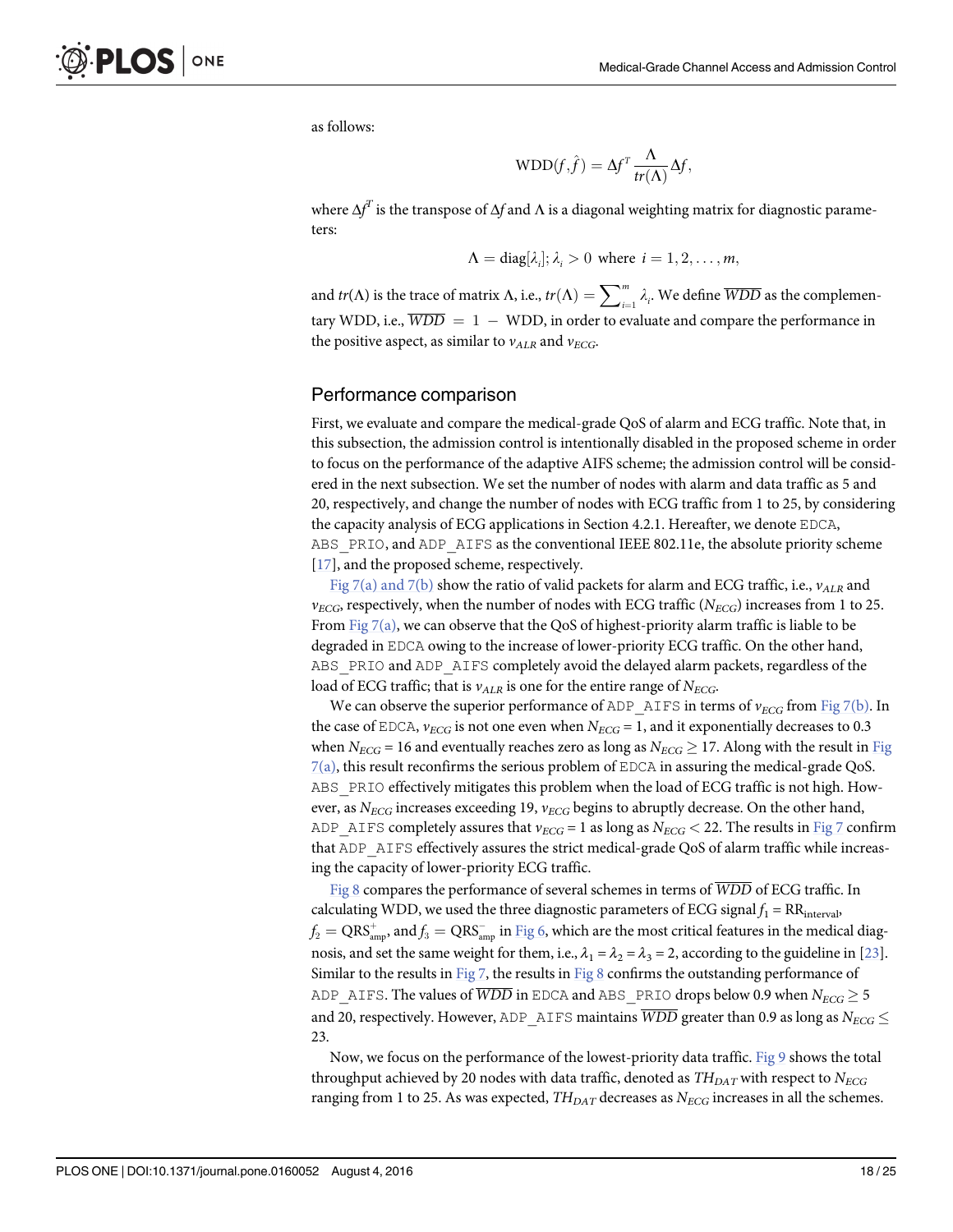<span id="page-18-0"></span>

doi:10.1371/journal.pone.0160052.g007

This is because the channel access opportunity of data traffic decreases as the load of higherpriority traffic increases. In the aspect of channel access competition with higher-priority traffic, EDCA grants more access opportunities to data traffic thanks to the shorter AIFS, compared to ABS PRIO, as indicated in [Fig 4](#page-8-0). Therefore, it can be expected that EDCA increases  $TH_{DATA}$ ,



doi:10.1371/journal.pone.0160052.g008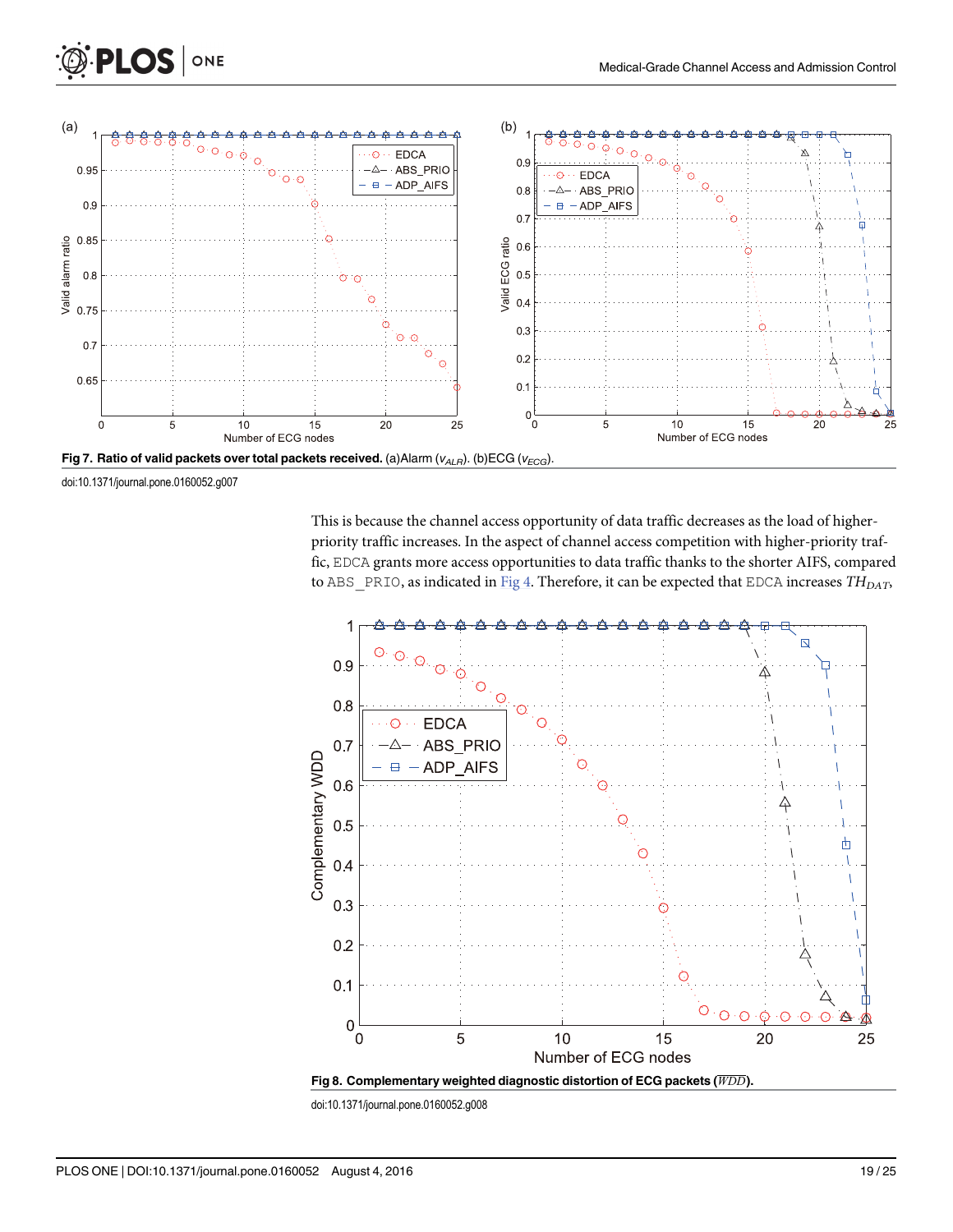<span id="page-19-0"></span>



doi:10.1371/journal.pone.0160052.g009

compared to ABS PRIO. However, this is not the case, as shown in Fig 9, i.e.,  $TH_{DATA}$  of EDCA is rather smaller than that of ABS PRIO in the most range of  $N_{ECG}$ . This result can be explained from two points. The frequent channel access of data traffic in EDCA may lead to frequent collisions, and the collision doubles the value of CW according to the BEB mechanism, which, in turn, decreases the channel access opportunity for data traffic. On the other hand, the delivery delay of data packet tends to be increased because of retransmission of collided data packet. Therefore, the round-trip-time of TCP connection increases and its throughput decreases according to the TCP congestion control mechanism. Conversely, less aggressive channel access of data traffic in ABS\_PRIO contributes to the increase of  $TH_{DATA}$ . ADP\_AIFS adjusts the opportunity for channel access of data traffic depending on the QoS measurement of higher-priority traffic. Fig 9 shows that ADP\_AIFS maintains the highest value of  $TH_{DATA}$ , regardless of  $N_{ECG}$ . Especially when the network is almost saturated, for example,  $N_{ECG}$  is between 17 and 21, ADP\_AIFS increases  $TH<sub>DAT</sub>$  by more than 11.9 and 7.2 times, compared to EDCA and ABS\_PRIO, respectively.

[Table 5](#page-20-0) compares several performance indices ( $v_{ALR}$ ,  $v_{ECG}$ ,  $\overline{WDD}$ , and  $TH_{DATA}$ ) of EDCA, ABS PRIO, and ADP AIFS when  $N_{ECG} = 10$  and  $N_{ECG} = 20$ . Note that the network is considered to be hardly saturated when  $N_{ECG}$  = 10, whereas it is considered to be almost saturated when  $N_{ECG}$  = 20. Moreover, [Table 5](#page-20-0) lists the *relative gain* of ADP\_AIFS against EDCA and ABS PRIO, which is defined as the difference between values of performance indices in ADP AIFS and the other comparative scheme divided by the value of performance indices in the comparative scheme. When  $N_{ECG} = 10$ , ADP\_AIFS slightly outperforms EDCA in terms of  $v_{ALR}$ , but greatly improves  $\overline{WDD}$  and  $TH_{DATA}$  by more than 40%. The relative gain of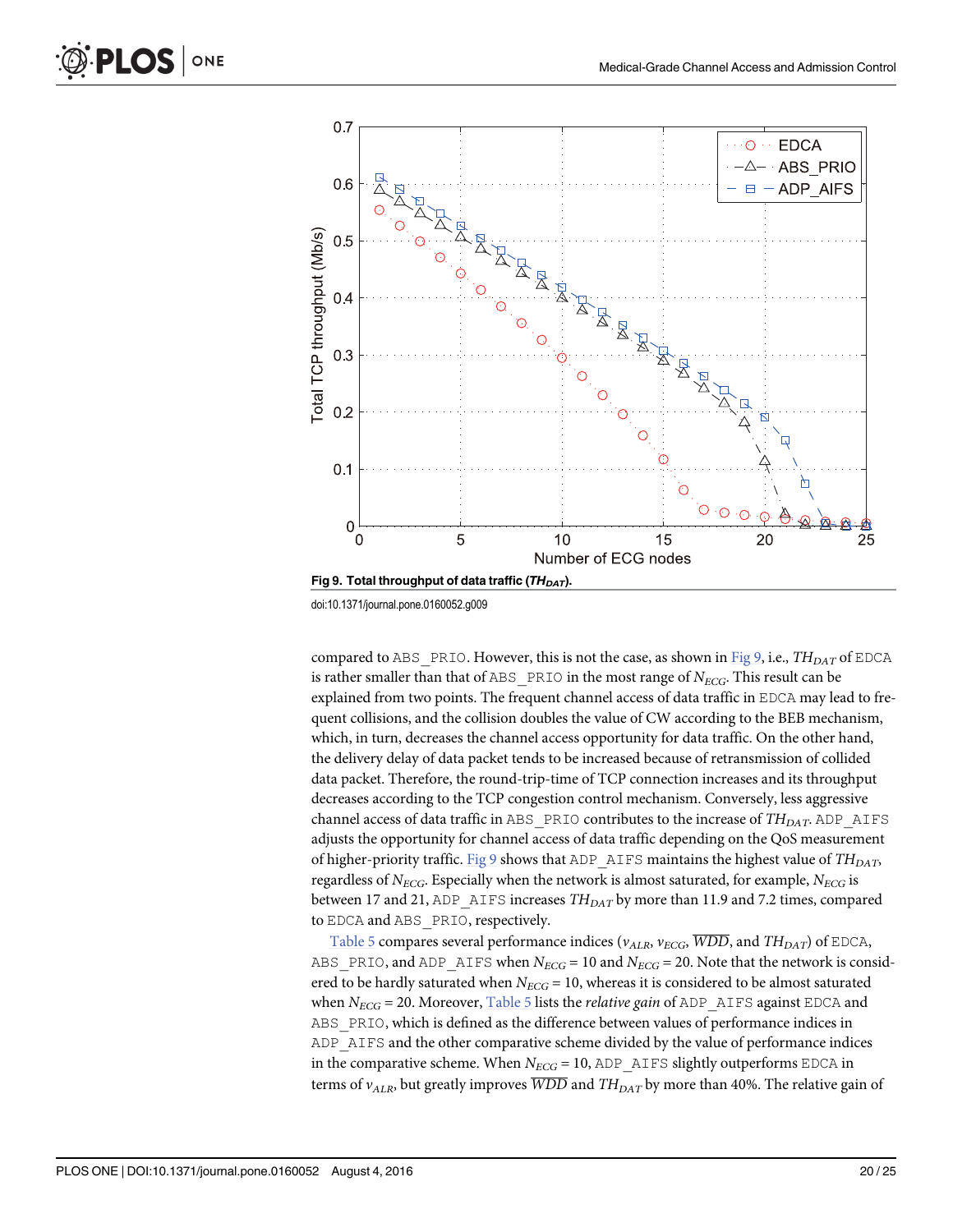<span id="page-20-0"></span>

| Performance indices  |             | $N_{ECG}$ = 10 |            |                   |                        | $N_{FCG}$ = 20         |            |                   |  |
|----------------------|-------------|----------------|------------|-------------------|------------------------|------------------------|------------|-------------------|--|
|                      | <b>VALR</b> | $V_{ECG}$      | <b>WDD</b> | $TH_{DAT}$ (Mb/s) | <b>V<sub>ALR</sub></b> | <b>V<sub>ECG</sub></b> | <b>WDD</b> | $TH_{DAT}$ (Mb/s) |  |
| Absolute value       |             |                |            |                   |                        |                        |            |                   |  |
| <b>EDCA</b>          | 0.97        | 0.88           | 0.71       | 0.29              | 0.73                   | 0                      | 0.02       | 0.02              |  |
| ABS PRIO             |             |                |            | 0.40              |                        | 0.67                   | 0.88       | 0.11              |  |
| ADP AIFS             |             |                |            | 0.42              |                        |                        |            | 0.19              |  |
| Relative gain        |             |                |            |                   |                        |                        |            |                   |  |
| <b>OVEr EDCA</b>     | 3%          | 14%            | 41%        | 45%               | 37%                    | $\infty$               | 4900%      | 850%              |  |
| <b>OVET ABS PRIO</b> | $0\%$       | $0\%$          | $0\%$      | 5%                | $0\%$                  | 49%                    | 14%        | 73%               |  |

#### [Table 5. P](#page-19-0)erformance comparison and relative gain of the proposed scheme over the existing schemes.

doi:10.1371/journal.pone.0160052.t005

ADP\_AIFS over ABS\_PRIO is close to zero, i.e., there is no notable difference between the performances of ADP\_AIFS and ABS\_PRIO, when the network is free from overload. However, when the network becomes saturated, i.e.,  $N_{ECG} = 20$ , the relative gain of ADP\_AIFS becomes outstanding. Compared to EDCA, ADP\_AIFS improves  $\overline{WDD}$  and  $TH_{DATA}$  by about 49 and 8.5 times. Similarly, ADP AIFS improves  $v_{ECG}$  and  $TH_{DATA}$  by about 14% and 73%, respectively, compared to ABS\_PRIO. These results confirm that ADP\_AIFS strictly assures the medical-grade QoS of high-priority traffic regardless of network load, and at the same time, it notably improves the performance of low-priority traffic especially as the network load increases.

[Fig 10](#page-21-0) compares the collision ratio ( $\gamma_{coll}$ ) of the three schemes, which proves the improvement of  $TH<sub>DATA</sub>$  in the proposed scheme. Note that collisions in all the type of traffic are accounted in measuring  $\gamma_{coll}$ . As shown in [Fig 10,](#page-21-0)  $\gamma_{coll}$  of IEEE 802.11e increases with respect to the increase of  $N_{ECG}$ , which results in the decrease of  $TH_{DATA}$ . By contrast, in ABS PRIO and ADP\_AIFS,  $\gamma_{coll}$  decreases as  $N_{ECG}$  increases up to 18 and 20, respectively. This is because both schemes serve low-priority data packets conservatively so that low-priority packets do not suffer from severe collisions, and the increase of  $N_{ECG}$  further restricts the channel access opportunity for low-priority packets. In the range of  $17 \le N_{ECG} \le 21$ , ADP\_AIFS remarkably decreases  $\gamma_{coll}$ by up to about 3.6 and 3.5 times, compared to EDCA and ABS\_PRIO, respectively.

#### Effect of admission control

In this subsection, we focus on the effect of admission control. Here, we only consider ECG traffic and change the number of ECG nodes with respect to time so that the network is overloaded during a specific time interval.

Firstly, we observe how the received ECG signal is affected by the network overload when the admission control is not applied. Fig  $11$  shows the actual received ECG signal from a specific ECG node. In this simulation,  $N_{ECG}$  is increased from 25 to 28 at  $t = 15$  sec, and it is returned to 25 at  $t = 17$  sec, so that the network is overloaded during  $t = [15-17]$  sec. From [Fig](#page-22-0) [11,](#page-22-0) we can observe that even though the network is overloaded for only 2 seconds of  $t = [15 -$ 17] sec, the node does not receive any ECG packet until  $t = 24$  sec. In the detailed analysis, the network overload distorts the ECG signal extremely so that it becomes useless at all. The result in [Fig 11](#page-22-0) strongly supports the necessity of admission control to deal with the network overload for maintaining the acceptable medical-grade QoS.

Next, we compare the delay of ECG packets in two cases with and without the admission control in our scheme. For this purpose, we consider 30 ECG nodes and divide them into three groups and let nodes in each group start to transmit packets at  $t = 5$  sec, 10 sec, and 50 sec. The nodes in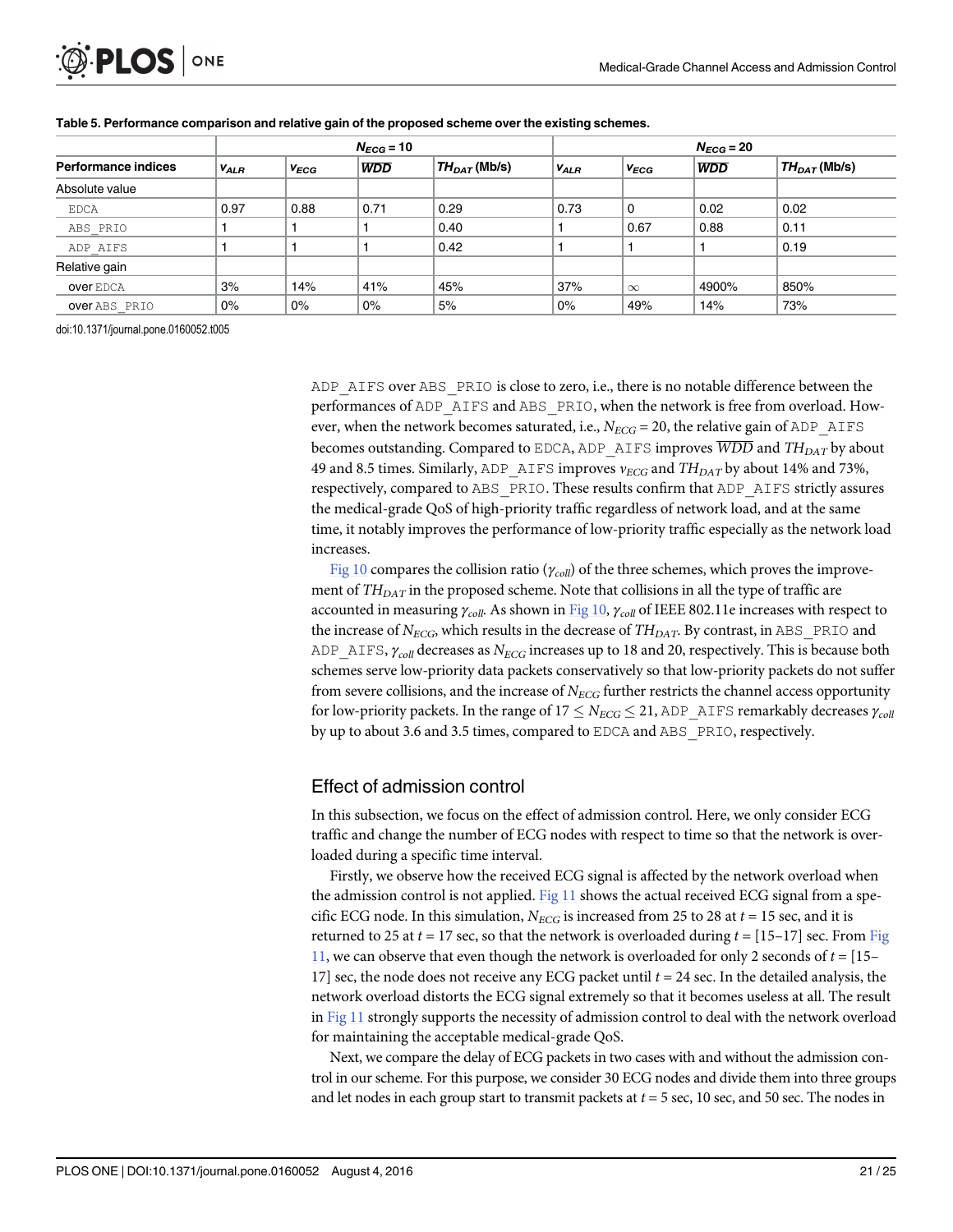<span id="page-21-0"></span>



doi:10.1371/journal.pone.0160052.g010

the first group terminates packet transmissions at  $t = 300$  sec, while the nodes in the second and third groups continue to transmit packets until the end of simulation. In this configuration, the network is highly overloaded without the admission control during  $t = [50-300]$  sec. We set the parameters of admission control as  $N_{ECG}^{MAX} = 25$  and  $\Delta N_{ECG} = 0$ , by considering the simulation configuration.

[Fig 12\(a\)](#page-22-0) plots the average delay of ECG packets transmitted by all the nodes, together with the queue length in a specific node, when the admission control is disabled. From Fig  $12(a)$ , we can observe that the delay starts to sharply increase at  $t = 50$  sec when the network becomes overloaded, maintained at about 39 sec during  $t = [90-400]$  sec, and slowly decreases from  $t = 400$  sec to  $t = 750$  sec. We can infer the reason for the significant increase in the delay without the admission control by observing the queue length. When the network is saturated from  $t = 50$  sec owing to lack of admission control, the queue starts to grow and its length reaches the maximum value of 100 packets. This implies that many ECG packets are dropped because of buffer-overflow. Even after the network is not overloaded at  $t = 300$  sec, the queue length does not start to decrease until  $t = 550$  sec. In other words, it takes a few hundred seconds to resolve the network congestion resulting from overload.

[Fig 12\(b\)](#page-22-0) confirms that this problem can be effectively dealt with by the admission control. It is important to note that the scale of delay in  $Fig 12(b)$  is milliseconds, while that in [Fig 12\(a\)](#page-22-0) is seconds. When the admission control is applied, even the maximum delay is about 80 msec, which is much smaller than the MAX  $DLY$  ECG (= 200 ms), i.e., there is no QoS violation for ECG packets at all. Moreover, the average delay is about 16.5 msec, which is smaller than the case without admission control by three orders of magnitude. On the other hand, the queue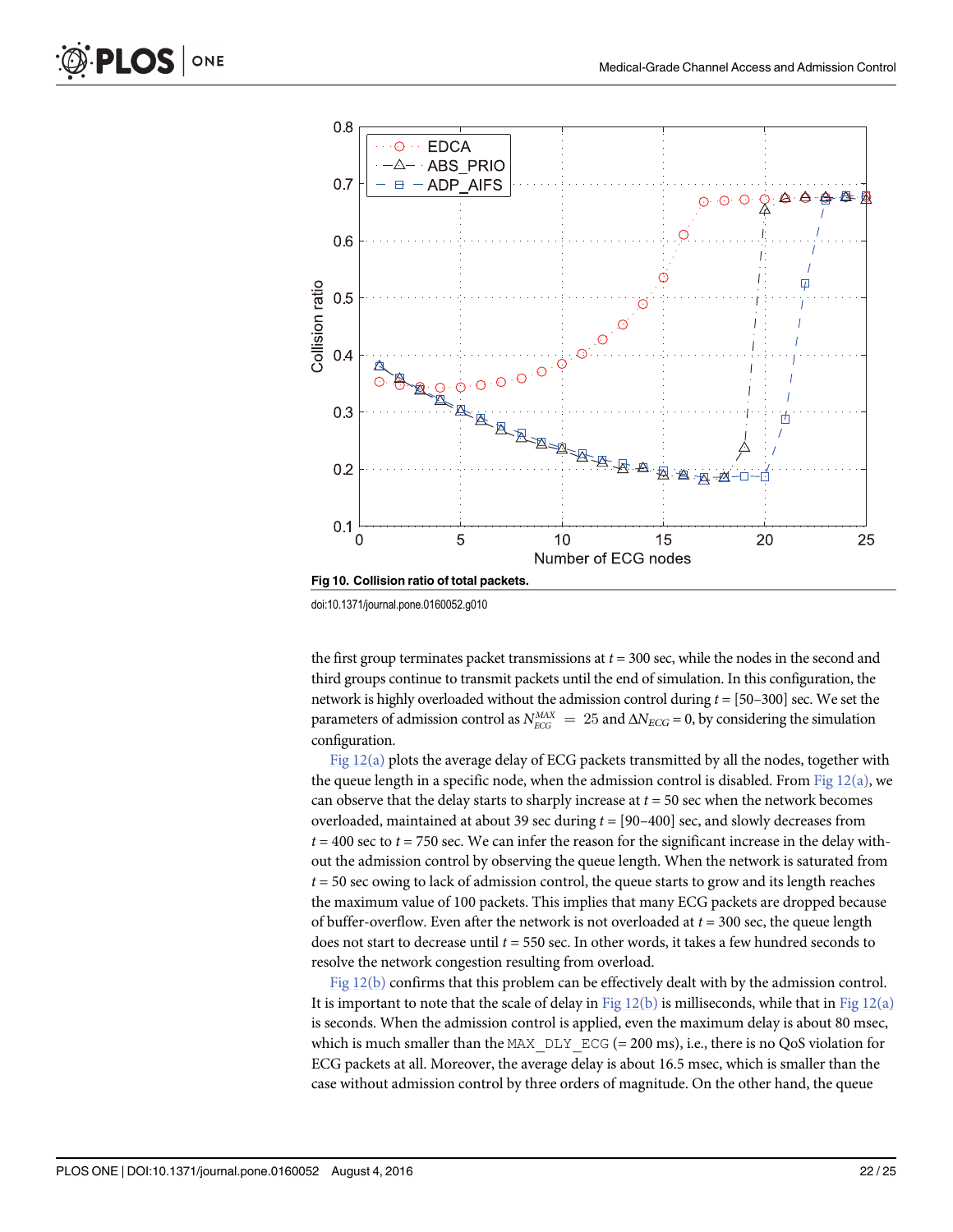<span id="page-22-0"></span>



doi:10.1371/journal.pone.0160052.g011

length, measured as the number of backlogged packets in the queue at the time of a packet arrival, is definitely zero for the whole simulation time. Therefore, as soon as the ECG packet arrives, it can be served immediately without any queueing delay. From the results in Fig 12, we can conclude that the admission control is absolutely required to avoid the severe



doi:10.1371/journal.pone.0160052.g012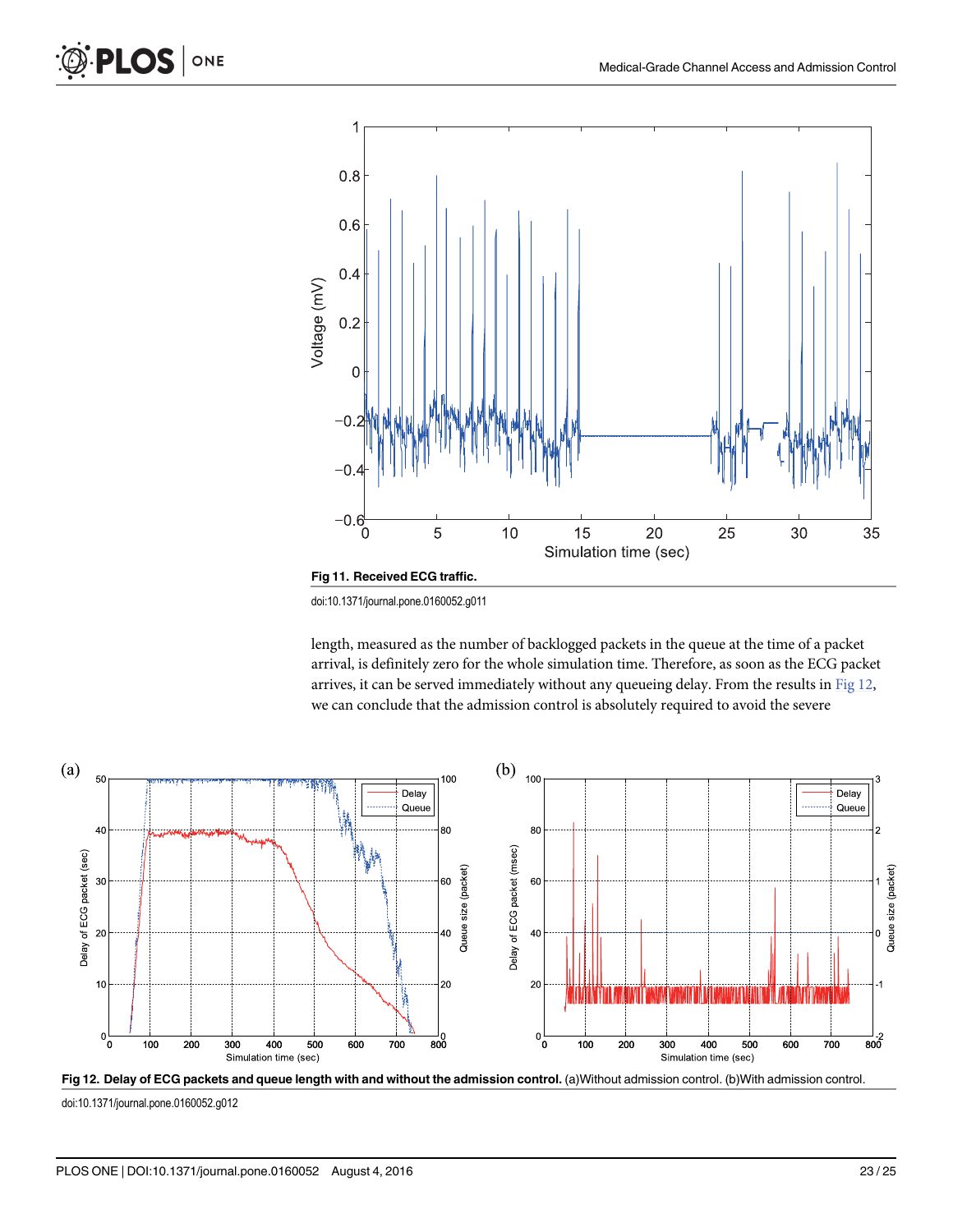<span id="page-23-0"></span>degradation of medical-grade QoS due to network overload and buffer-overflow and that the significant increase of delay without the admission control primarily results from the queuing delay.

## Conclusion

In this study, we have shown that the conventional IEEE 802.11e protocol is insufficient to guarantee the required QoS of medical applications in wireless healthcare systems because of priority inversion and collision. To cope with this problem, we have proposed two schemes; adaptive AIFS scheme and admission control scheme. The former tunes the AIFS of lowerpriority traffic based on the QoS measurement of high-priority traffic. Thus, it provides the differentiated near-absolute priority for high-priority traffic, at the same time, it does not unnecessarily decrease the channel access opportunity for low-priority traffic. The latter has been proposed to avoid the performance degradation owing to network overload and frequent collisions. Our simulation results have shown that the proposed mechanism strictly assures the medical-grade QoS for high-priority medical traffic while significantly improving the throughput of low-priority non-medical traffic.

### Acknowledgments

This work was supported by Institute for Information & communications Technology Promotion (IITP) grant funded by the Korea government (MSIP) (No. B0101-15-0557, Resilient Cyber-Physical Systems Research).

#### Author Contributions

Conceptualization: KP.

Formal analysis: KP EP.

Funding acquisition: KP.

Investigation: SS KP EP.

Methodology: KP.

Project administration: KP.

Software: SS.

Supervision: KP.

Validation: SS.

Writing - original draft: EP KP SS.

Writing - review & editing: EP SS.

#### References

- [1.](#page-0-0) GE Healthcare. Product features-wireless technologies. Available from: <http://www.gehealthcare.com>.
- 2. Philips. Patient monitoring-intellivue telemetry system. Available from: [http://www.medical.philips.com.](http://www.medical.philips.com)
- [3.](#page-0-0) Welch Allyn. Micropaq wearable monitor. Available from: <http://www.welchallyn.com>.
- [4.](#page-4-0) Baker SD, Hoglund DH. Medical-grade, Mission-critical Wireless Networks. IEEE Engineering in Medicine and Biology Magazine. 2008; 27(2):86–95. doi: [10.1109/EMB.2008.915498](http://dx.doi.org/10.1109/EMB.2008.915498) PMID: [18463024](http://www.ncbi.nlm.nih.gov/pubmed/18463024)
- [5.](#page-5-0) Zhang Y, Sun L, Song H, Cao X. Ubiquitous WSN for Healthcare: Recent Advances and Future Prospects. IEEE Internet of Things Journal. 2014; 1(4):311–318. doi: [10.1109/JIOT.2014.2329462](http://dx.doi.org/10.1109/JIOT.2014.2329462)